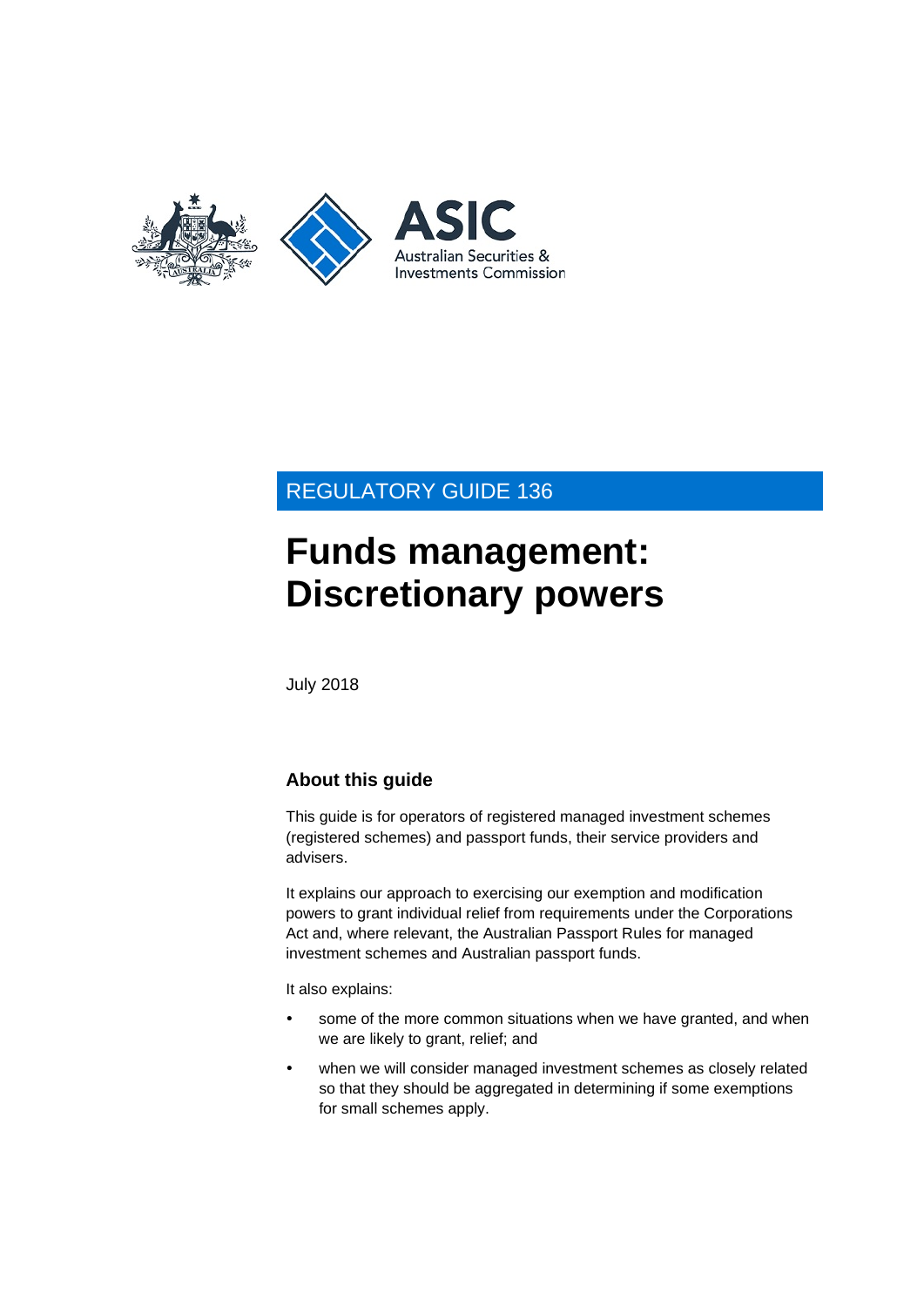#### **About ASIC regulatory documents**

In administering legislation ASIC issues the following types of regulatory documents.

**Consultation papers**: seek feedback from stakeholders on matters ASIC is considering, such as proposed relief or proposed regulatory guidance.

**Regulatory guides**: give guidance to regulated entities by:

- explaining when and how ASIC will exercise specific powers under legislation (primarily the Corporations Act)
- explaining how ASIC interprets the law
- describing the principles underlying ASIC's approach
- giving practical guidance (e.g. describing the steps of a process such as applying for a licence or giving practical examples of how regulated entities may decide to meet their obligations).

**Information sheets**: provide concise guidance on a specific process or compliance issue or an overview of detailed guidance.

**Reports**: describe ASIC compliance or relief activity or the results of a research project.

#### **Document history**

This guide was issued in July 2018 and is based on legislation and regulations as at the date of issue. On 26 August 2020, we updated RG [136.92–](#page-23-0)RG [136.115](#page-29-0) to reflect the introduction of ASIC Corporations [\(Hardship Withdrawals Relief\) Instrument 2020/778](https://asic.gov.au/regulatory-resources/find-a-document/legislative-instruments/2020-legislative-instruments/#LI2020-778) and [Information Sheet](http://www.asic.gov.au/for-finance-professionals/fund-operators/running-a-fund/requirements-when-running-a-managed-investment-scheme/frozen-funds-information-for-responsible-entities/)  [249](http://www.asic.gov.au/for-finance-professionals/fund-operators/running-a-fund/requirements-when-running-a-managed-investment-scheme/frozen-funds-information-for-responsible-entities/) *Frozen funds—Information for responsible entities* (INFO 249). We also made other minor updates to reflect current drafting practice.

Previous versions:

 Superseded Policy Statement 136 *Managed investments: Discretionary powers and closely related schemes*, issued August 1998, reissued September 2000, rebadged as a regulatory guide 5 July 2007

#### **Disclaimer**

This guide does not constitute legal advice. We encourage you to seek your own professional advice to find out how the Corporations Act and other applicable laws apply to you, as it is your responsibility to determine your obligations.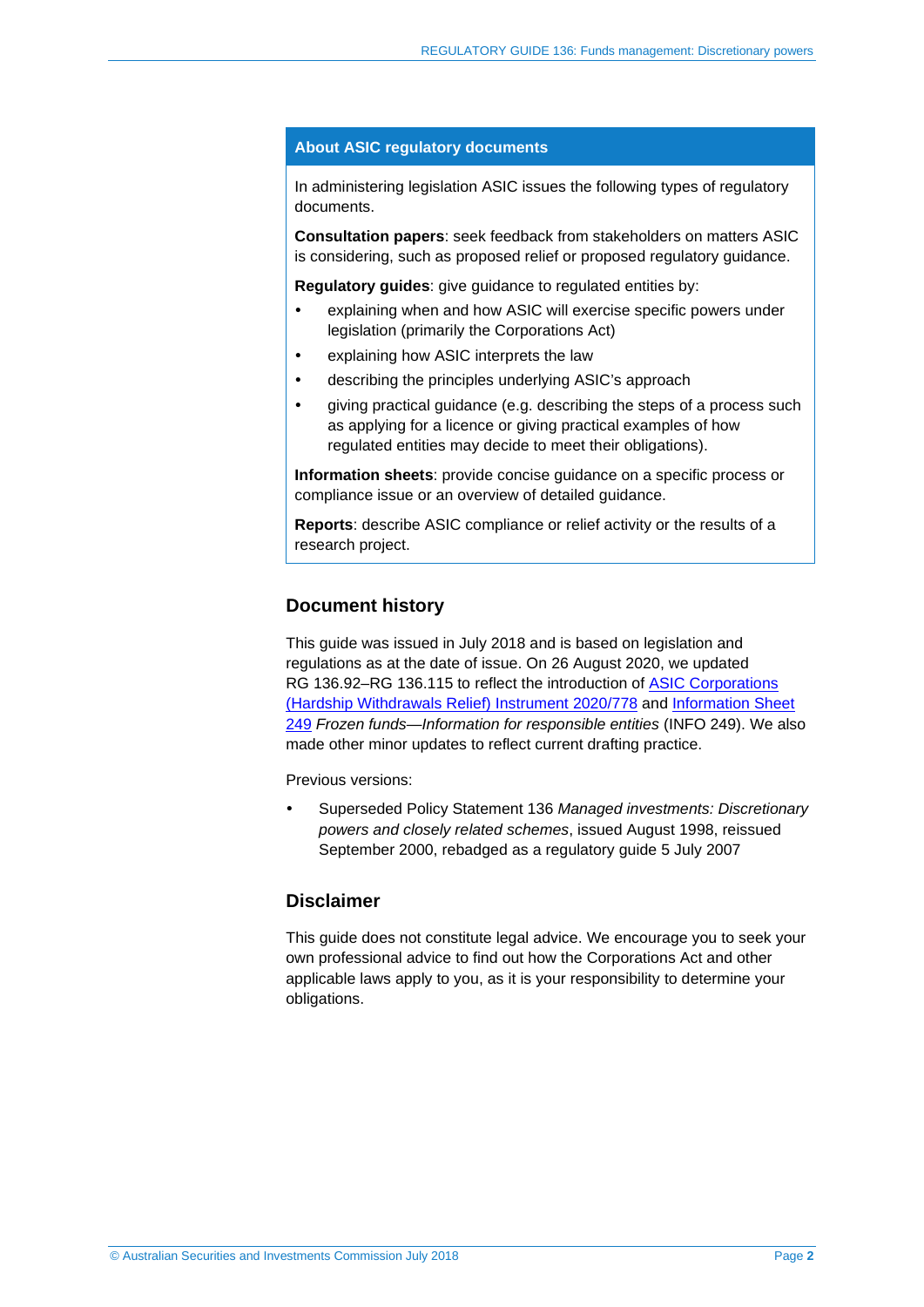# **Contents**

| A |                                                                                                                               |  |
|---|-------------------------------------------------------------------------------------------------------------------------------|--|
|   |                                                                                                                               |  |
|   |                                                                                                                               |  |
| в | Our approach to relief for managed investment schemes and<br>Statutory preconditions for Australian Passport Rules relief  11 |  |
| C | Compliance plan audits and compliance committees  13                                                                          |  |
| D |                                                                                                                               |  |
|   |                                                                                                                               |  |
|   |                                                                                                                               |  |
|   |                                                                                                                               |  |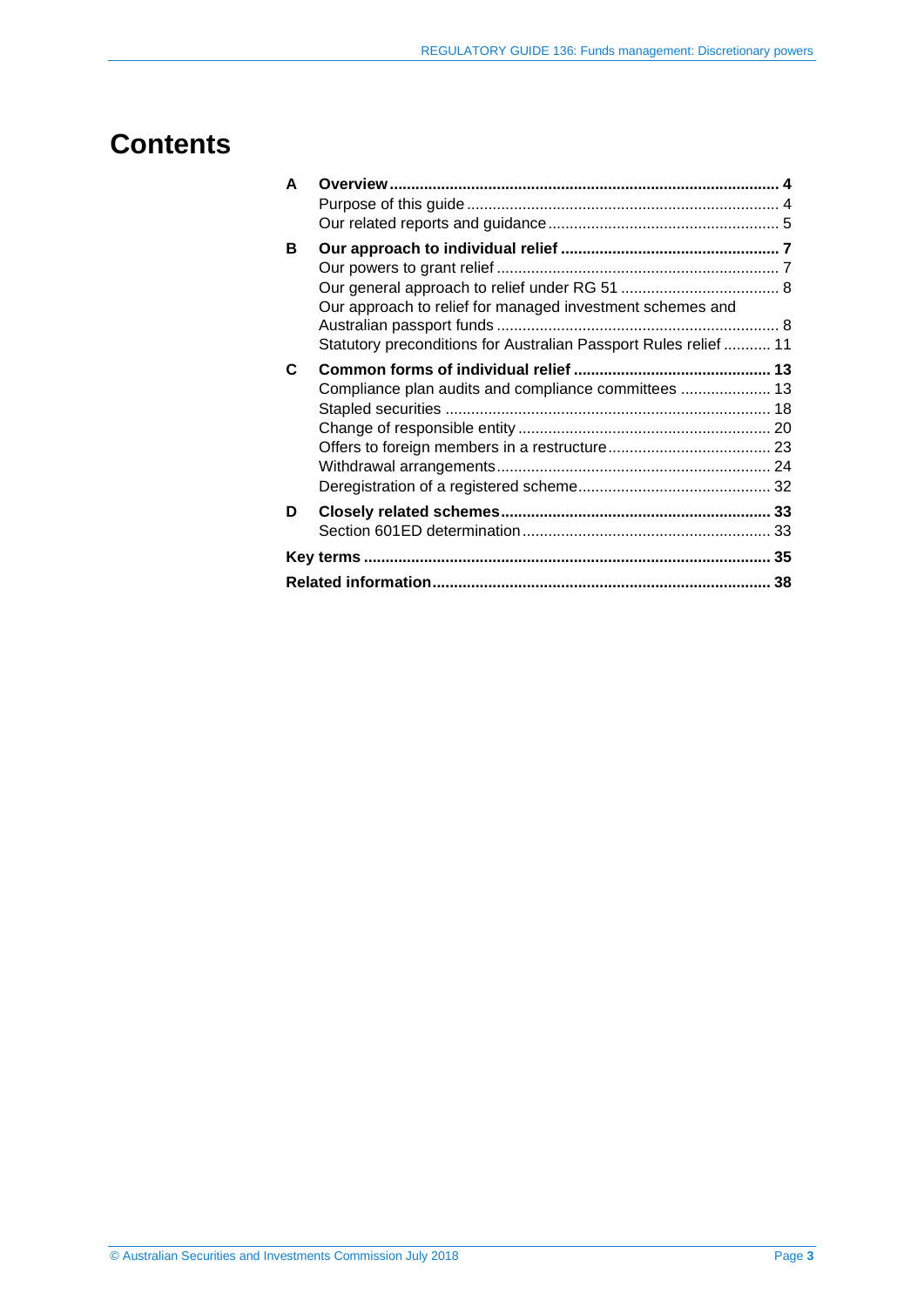## <span id="page-3-0"></span>**A Overview**

#### **Key points**

This guide explains our approach to granting individual relief to managed investment schemes and Australian passport funds.

It also explains:

- some of the more common situations when we have granted, and when we are likely to grant, relief; and
- when we will consider managed investment schemes as closely related so that they should be aggregated in determining if some exemptions for small schemes apply.

## <span id="page-3-1"></span>**Purpose of this guide**

RG 136.1 The creation, operation, termination and offer of interests in managed investment schemes is regulated under the *Corporations Act 2001* (Corporations Act). Australian passport funds are also regulated by the Australian Passport Rules. This guide explains our approach to granting individual relief from the requirements under the Corporations Act and the Australian Passport Rules to managed investment schemes and Australian passport funds.

> Note 1: Under s1211(2) of the Corporations Act, the Australian Passport Rules must be substantially the same as the Passport Rules set out in Annex 3 to th[e Memorandum of](https://fundspassport.apec.org/asia-region-funds-passport-memorandum-of-cooperation/)  [Cooperation on the Establishment and Implementation of the Asia Region Funds](https://fundspassport.apec.org/asia-region-funds-passport-memorandum-of-cooperation/)  [Passport](https://fundspassport.apec.org/asia-region-funds-passport-memorandum-of-cooperation/) (Memorandum of Cooperation). The Australian Passport Rules will be taken to be substantially the same when they, together with other provisions of the corporations legislation made by the responsible Minister, have substantially the same effect as the Passport Rules set out in Annex 3 to the Memorandum of Cooperation.

Note 2: In this guide, references to sections (s), chapters (Chs) and parts (Pts) are to the Corporations Act, unless otherwise specified.

- RG 136.2 We have discretionary powers under the laws we administer to:
	- (a) exempt a person or a class of persons from particular provisions; and
	- (b) modify the application of particular provisions to a person or class of persons.

Note: The exemption or modification power may relate to all entities, a specified class of entities (which may include operators, custodians and auditors), or a specified class of funds or specified funds.

RG 136.3 Our general approach to relief—that is, how and when we might grant an exemption from, or modification to, the laws we administer—is set out in [Regulatory Guide 51](http://asic.gov.au/regulatory-resources/find-a-document/regulatory-guides/rg-51-applications-for-relief/) *Applications for relief* (RG 51). RG 51 provides general guidance on: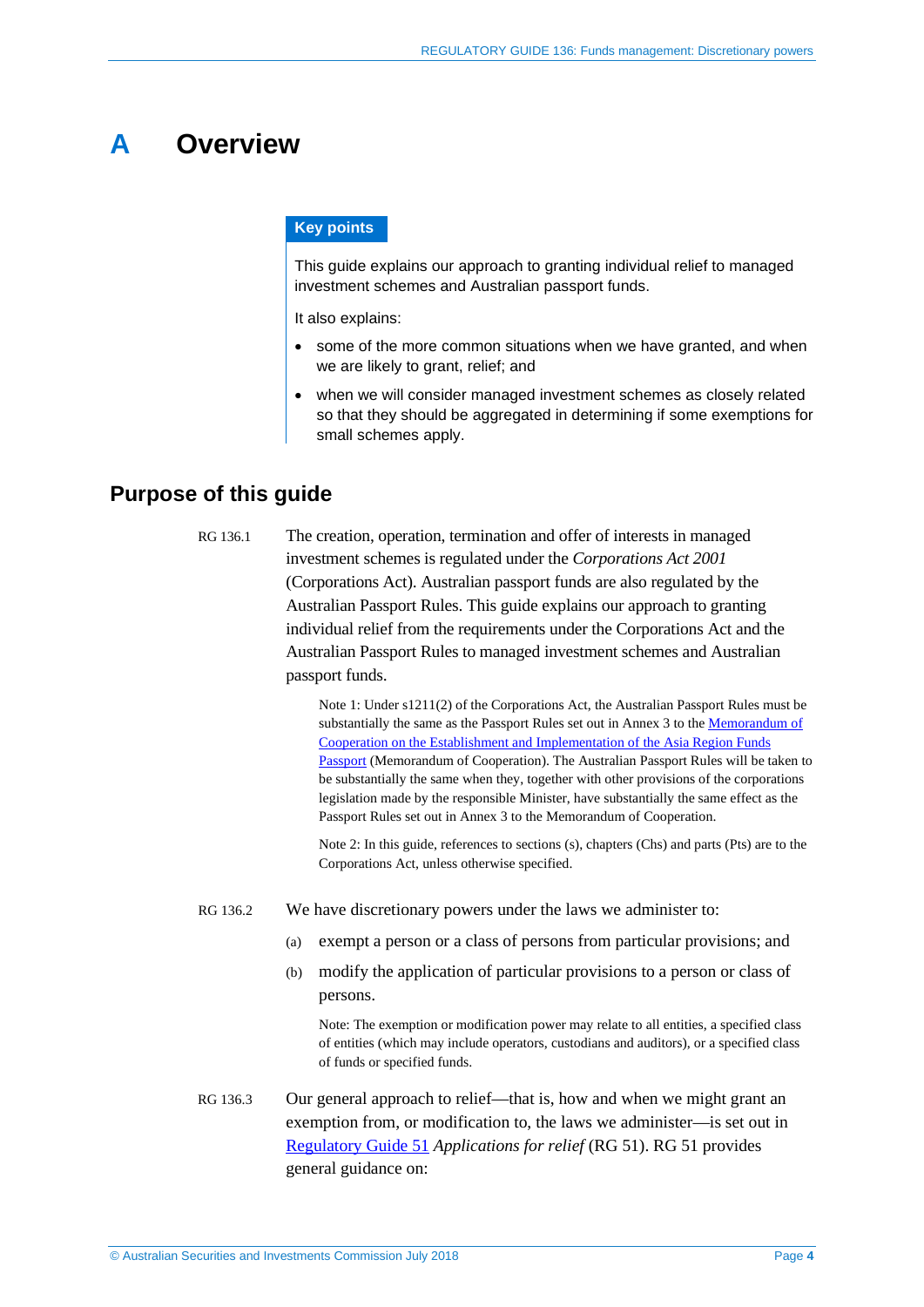- (a) the types of applications for relief that can be made;
- (b) how to submit an application for relief through th[e ASIC Regulatory](https://regulatoryportal.asic.gov.au/)  [Portal,](https://regulatoryportal.asic.gov.au/) and what information we may need from an applicant to consider the application;
- (c) our general approach to relief; and
- (d) the different types of relief that may be available.
- RG 136.4 This guide supplements our general policy i[n RG 51.](http://asic.gov.au/regulatory-resources/find-a-document/regulatory-guides/rg-51-applications-for-relief/) It is intended to give greater transparency about how we exercise our exemption and modification powers under the Corporations Act and the Australian Passport Rules for managed investment schemes and Australian passport funds. This includes:
	- (a) some of the factors we may take into account in applying the principles under [RG 51](http://asic.gov.au/regulatory-resources/find-a-document/regulatory-guides/rg-51-applications-for-relief/) when assessing applications for individual relief from the provisions in Chs 5C and 8A of the Corporations Act and the Australian Passport Rules (see Section [B\)](#page-6-0); and
	- (b) the common types of individual relief we have granted to registered managed investment schemes (registered schemes) (see Sectio[n C\)](#page-12-0); and

Note: In the future, we intend to update Section [C](#page-12-0) to include other common types of individual relief for managed investment schemes and Australian passport funds.

(c) when we will consider managed investment schemes as closely related so that they should be aggregated in determining if some registration and product disclosure exemptions for small schemes apply (see Section [D\)](#page-32-0).

## <span id="page-4-0"></span>**Our related reports and guidance**

- RG 136.5 We aim to provide a level of transparency about decisions we make when asked to exercise our discretionary powers to grant relief.
- RG 136.6 We have also provided separate guidance on our approach to exercising our discretionary powers to grant relief for specific topics that may be relevant to managed investment schemes and Australian passport funds. [Table 1](#page-4-1) lists some of this guidance and provides a brief explanation of what is covered in each guide.

#### <span id="page-4-1"></span>**Table 1: Our related guidance on relief**

| Guidance                                                                 | <b>Description</b>                                                                                                                                                                                                                              |
|--------------------------------------------------------------------------|-------------------------------------------------------------------------------------------------------------------------------------------------------------------------------------------------------------------------------------------------|
| <b>Regulatory Guide 43 Financial</b><br>reports and audit relief (RG 43) | Provides guidance on the relief available from financial reporting<br>requirements in the Corporations Act                                                                                                                                      |
| <b>Regulatory Guide 49 Employee</b><br><i>incentive schemes</i> (RG 49)  | Provides guidance on the relief available from the disclosure, Australian<br>financial services (AFS) licensing, advertising, hawking, managed<br>investment and on-sale provisions in the Corporations Act for an<br>employee incentive scheme |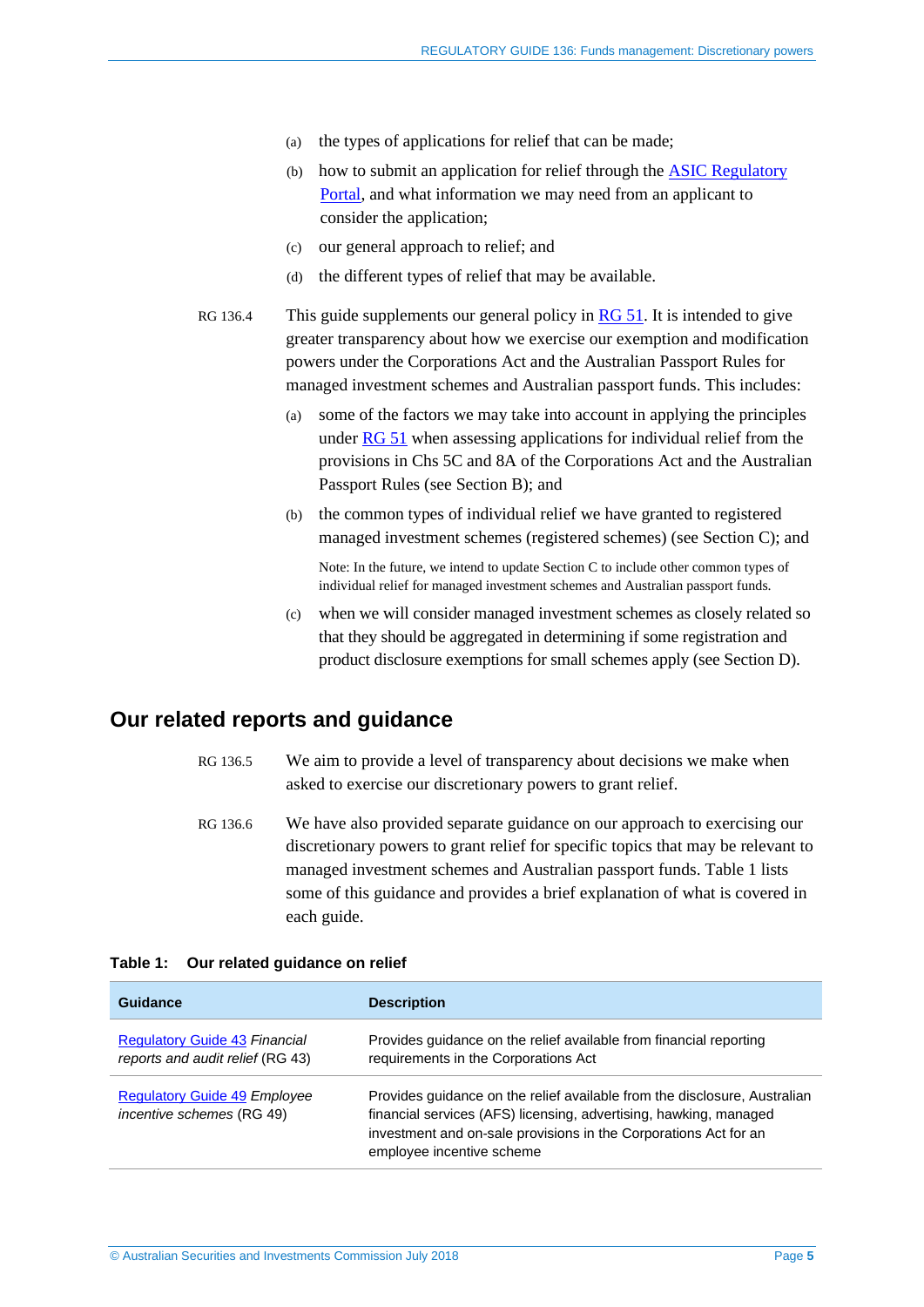| <b>Guidance</b>                                                                                                              | <b>Description</b>                                                                                                                                                                                                                                                                 |
|------------------------------------------------------------------------------------------------------------------------------|------------------------------------------------------------------------------------------------------------------------------------------------------------------------------------------------------------------------------------------------------------------------------------|
| <b>Regulatory Guide 76 Related party</b><br>transactions (RG 76)                                                             | Provides guidance on the relief available from certain requirements in<br>the Corporations Act, as well guidance to promote better disclosure and<br>governance for related party transactions                                                                                     |
| <b>Regulatory Guide 80 Managed</b><br>investment schemes: Interests not for<br>money (RG 80)                                 | Provides guidance on the relief available from the managed investment,<br>AFS licensing, hawking and disclosure provisions of the Corporations<br>Act for managed investment schemes that do not involve raising money                                                             |
| <b>Regulatory Guide 87 Charitable</b><br>schemes and school enrolment<br>deposits (RG 87)                                    | Provides guidance on the relief available from the fundraising, managed<br>investment, debenture and AFS licensing provisions of the Corporations<br>Act to charities that wish to raise funds by issuing debentures or<br>interests in a managed investment scheme                |
| <b>Regulatory Guide 91 Horse breeding</b><br>schemes and horse racing<br>syndicates (RG 91)                                  | Provides guidance on the relief available from the managed investment,<br>AFS licensing and disclosure provisions of the Corporations Act for<br>certain types of horse breeding schemes and horse racing syndicates                                                               |
| <b>Regulatory Guide 138 Foreign</b><br>passport funds (RG 138)                                                               | Provides guidance on our powers and responsibilities as a host<br>regulator under the Asia Region Funds Passport, as well as our<br>requirements for notified foreign passport funds and their operators<br>seeking to enter, or operating in, Australia                           |
| <b>Regulatory Guide 140 Strata</b><br>schemes and management rights<br>schemes (RG 140)                                      | Provides guidance on the relief available from the managed investment,<br>AFS licensing and fundraising provisions of the Corporations Act for<br>promoters and operators of management rights schemes and serviced<br>strata schemes                                              |
| <b>Regulatory Guide 144 Mortgage</b><br>investment schemes (RG 144)                                                          | Provides guidance on the relief available from certain Ch 5C provisions<br>of the Corporations Act for mortgage investment schemes                                                                                                                                                 |
| <b>Regulatory Guide 148 Platforms that</b><br>are managed investment schemes<br>and nominee and custody services<br>(RG 148) | Provides guidance on the relief available from the managed investment,<br>fundraising, disclosure and other investor rights requirements in the<br>Corporations Act for operators of investor directed portfolio services<br>(IDPSs) and responsible entities of IDPS-like schemes |
| <b>Regulatory Guide 160 Time-sharing</b><br>schemes (RG 160)                                                                 | Provides guidance on the relief available from the managed investment<br>and AFS licensing provisions of the Corporations Act for certain types of<br>time-sharing schemes                                                                                                         |
| Regulatory Guide 161 Share and<br>interest sale facilities (RG 161)                                                          | Provides guidance on the relief available from the managed investment,<br>AFS licensing and disclosure provisions in the Corporations Act for sale<br>facilities and related purchase facilities                                                                                   |
| Regulatory Guide 174 Relief for<br>externally administered companies<br>and registered schemes being wound<br>up (RG 174)    | Provides guidance on the relief available from the financial reporting<br>provisions of the Corporations Act for registered schemes being wound up                                                                                                                                 |
| <b>Regulatory Guide 195 Group</b><br>purchasing bodies for insurance and<br>risk products (RG 195)                           | Provides guidance on the relief available from the managed investment<br>and AFS licensing provisions of the Corporations Act for group<br>purchasing bodies                                                                                                                       |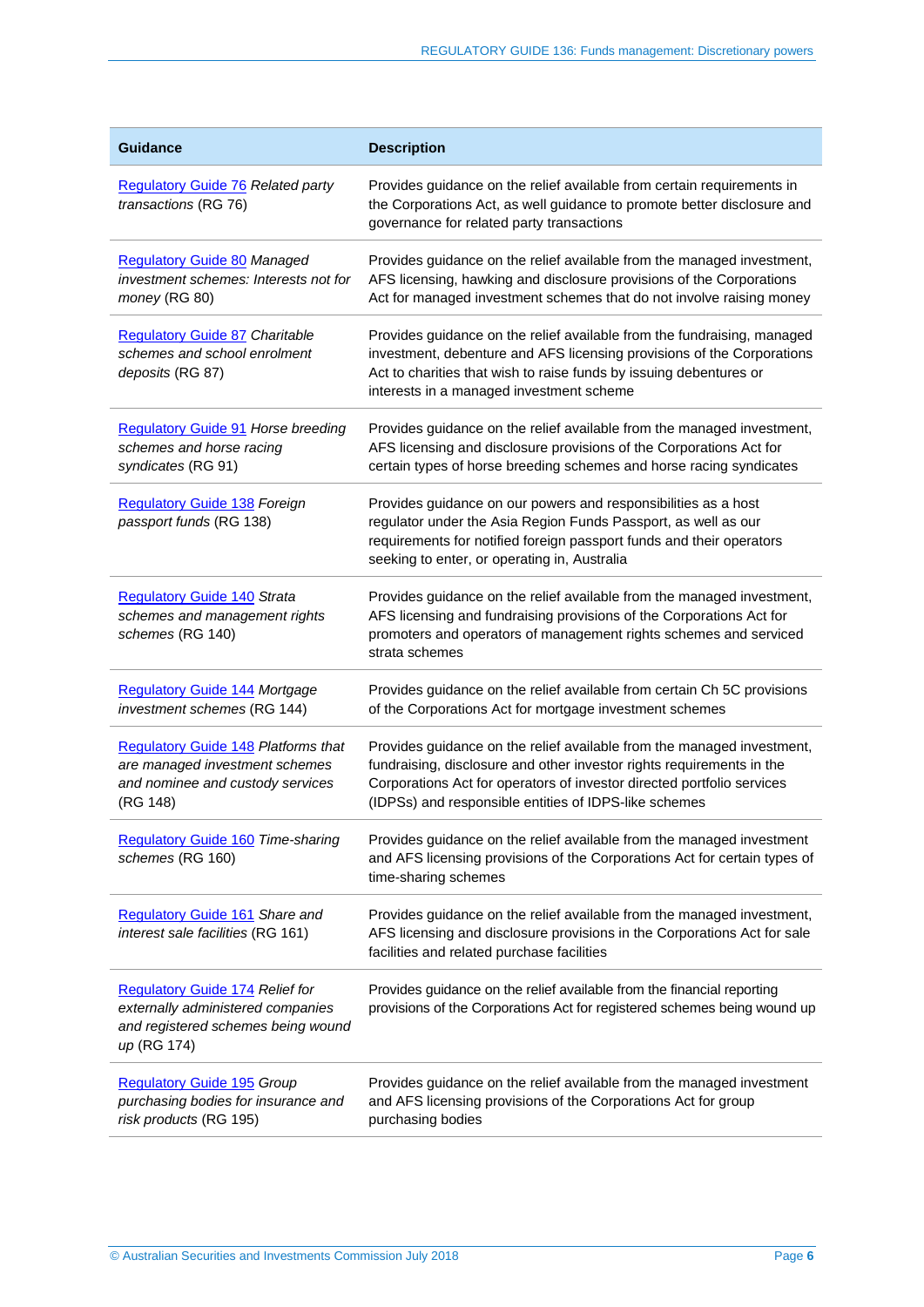## <span id="page-6-0"></span>**B Our approach to individual relief**

#### **Key points**

This section explains how our general approach under [RG 51](http://www.asic.gov.au/regulatory-resources/find-a-document/regulatory-guides/rg-51-applications-for-relief/) applies to granting individual relief from requirements under the Corporations Act and the Australian Passport Rules for managed investment schemes and Australian passport funds.

[RG 51](http://www.asic.gov.au/regulatory-resources/find-a-document/regulatory-guides/rg-51-applications-for-relief/) remains our primary guidance on our approach to individual relief applications.

This section also explains some of the factors we may take into account in applying the principles under [RG 51](http://www.asic.gov.au/regulatory-resources/find-a-document/regulatory-guides/rg-51-applications-for-relief/) when assessing applications for individual relief from the provisions in Chs 5C and 8A of the Corporations Act and the Australian Passport Rules.

## <span id="page-6-1"></span>**Our powers to grant relief**

| RG 136.7 | We have powers under the Corporations Act to exempt a person or a class of |
|----------|----------------------------------------------------------------------------|
|          | persons from particular provisions and to modify the application of        |
|          | particular provisions to a person or class of persons.                     |

RG 136.8 Some of these powers of exemption or modification apply in relation to provisions that specifically affect managed investment schemes and Australian passport funds only. These discretionary powers are to grant relief under:

- (a) s601QA from the provisions of Ch 5C (managed investment schemes);
- (b) s1217 from the provisions of Ch 8A (Australian passport funds); and
- (c) s1217A from the provisions of the Australian Passport Rules (Australian passport funds).
- RG 136.9 There are other exemption or modification powers under the Corporations Act that also apply. These include the discretionary exemption or modification powers in relation to:
	- (a) the AFS licensing provisions (see s926A);
	- (b) the financial services disclosure provisions (see s951B);
	- (c) the conduct requirements relating to financial products and services (see s992B); and
	- (d) the financial product disclosure provisions (see s1020F).
- RG 136.10 If we grant an exemption or modification, the kind of relief granted, the extent of relief and the situations when relief applies will depend on what is appropriate in the circumstances.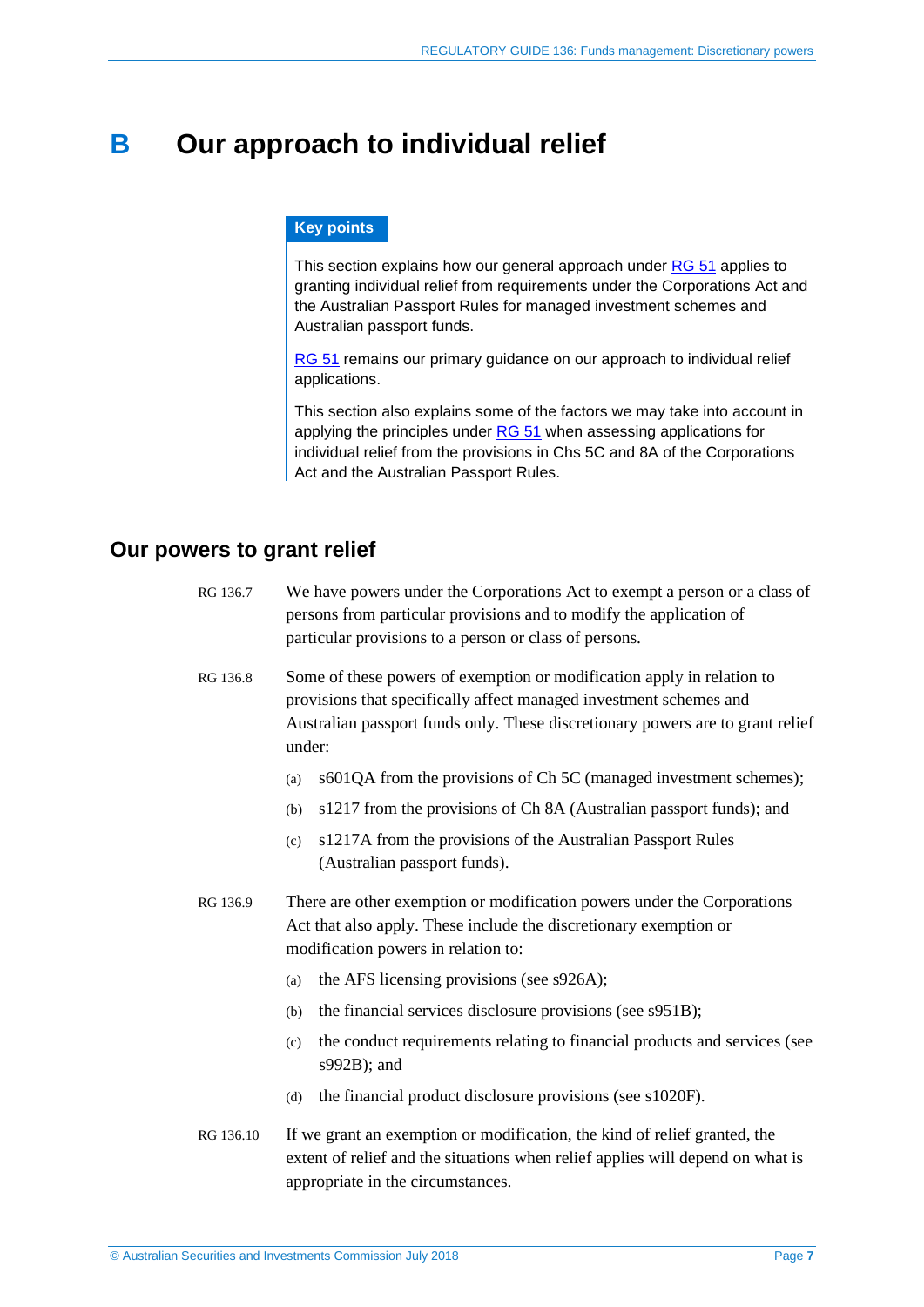## <span id="page-7-0"></span>**Our general approach to relief under RG 51**

- RG 136.11 [RG 51](http://www.asic.gov.au/regulatory-resources/find-a-document/regulatory-guides/rg-51-applications-for-relief/) provides guidance on the types of applications for relief that can be made, how to submit applications through the [ASIC Regulatory Portal,](https://regulatoryportal.asic.gov.au/) our general approach to applications and the types of relief available.
- RG 136.12 Under the general approach set out in [RG 51,](http://www.asic.gov.au/regulatory-resources/find-a-document/regulatory-guides/rg-51-applications-for-relief/) we will consider and determine all applications for relief on the basis of the facts, circumstances and merits of each individual application.

## <span id="page-7-1"></span>**Our approach to relief for managed investment schemes and Australian passport funds**

RG 136.13 When applying the general principles under [RG 51](http://www.asic.gov.au/regulatory-resources/find-a-document/regulatory-guides/rg-51-applications-for-relief/) in the context of assessing applications for individual relief from the provisions in Chs 5C and 8A, we may take into account:

- (a) the result of a cost–benefit analysis and the impact of the relief sought on affected persons (see RG [136.14–](#page-7-2)RG [136.16\)](#page-7-3);
- (b) the impact of the relief sought on the regulatory objectives of the managed investment regime and the Asia Region Funds Passport regime (see RG [136.17–](#page-8-0)RG [136.21\)](#page-8-1);
- (c) the relevance of any precedents (see RG [136.22\)](#page-9-0);
- (d) the relevance of the nature, scale and complexity of the managed investment scheme or Australian passport fund seeking relief, and its operator (see RG [136.23\)](#page-9-1); and
- (e) the adequacy of any alternative regulation (see RG [136.24–](#page-10-1)RG [136.26\)](#page-10-2).

Note: This list is not exhaustive. Relevant considerations will always depend on the applicable facts, circumstances and merits of each individual application. The weight given to any particular item or any other relevant consideration will also depend on the circumstances.

#### **Cost–benefit analysis and impact on affected persons**

- <span id="page-7-2"></span>RG 136.14 When we undertake a cost–benefit analysis, we identify the persons whose interests may be affected (whether adversely or otherwise) if the relief sought is granted.
- RG 136.15 We then assess the likely impact of the relief sought on these affected persons. This involves evaluating the financial impact and ensuring we take into account all the relevant positive and negative consequences of granting relief.
- <span id="page-7-3"></span>RG 136.16 We may consider:
	- (a) whether the persons who will be given the relief and others will receive any benefits from the exercise of our relief powers, and to what extent;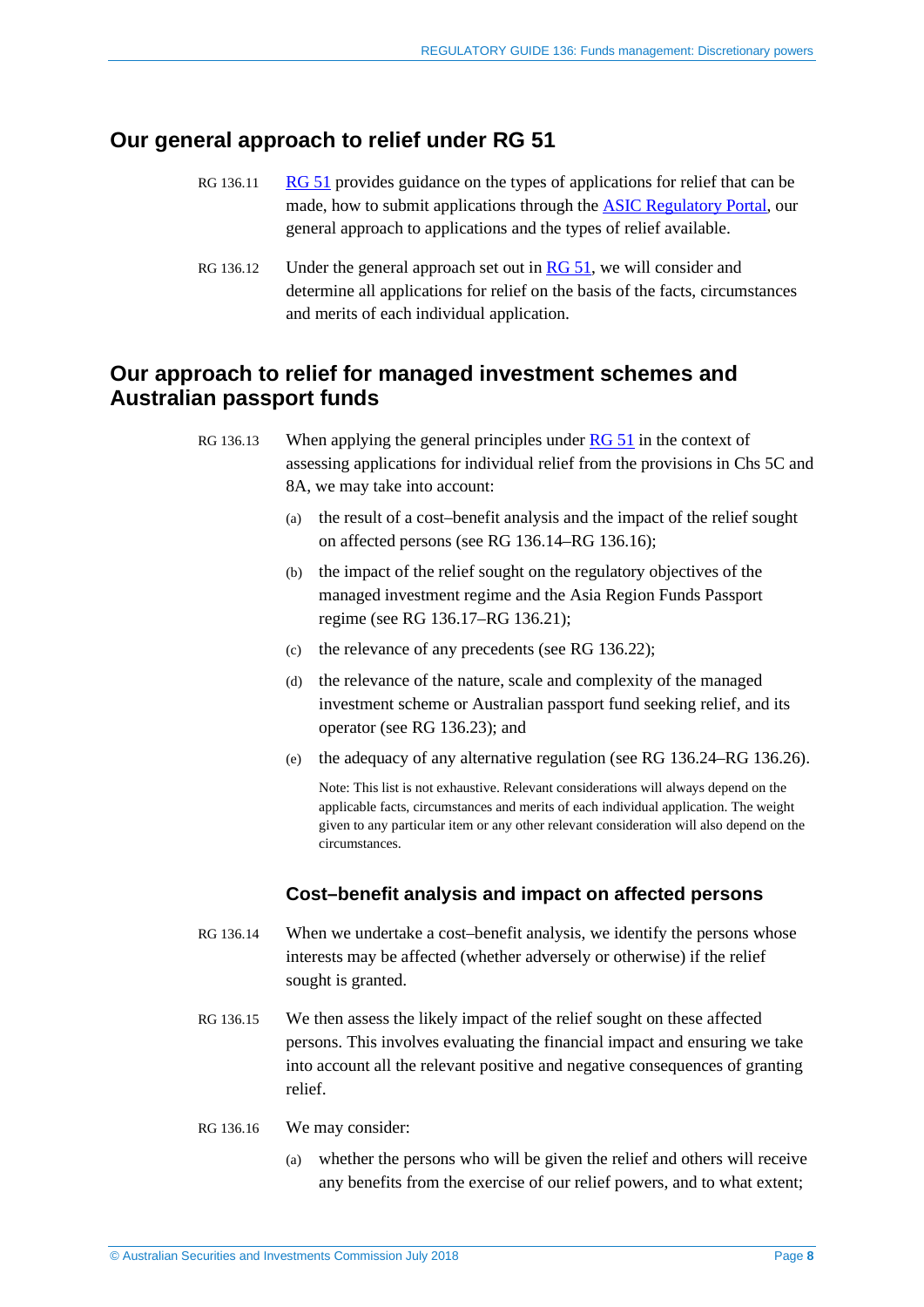- (b) whether strict compliance with the Corporations Act and the Australian Passport Rules will be impossible or disproportionately burdensome. This also involves identifying the persons bearing the costs; and
- (c) whether the likelihood and extent of detriment to potential clients (including retail clients) resulting from the relief sought is minimal. In part, this will involve considering whether people acquiring, holding or otherwise transacting interests in a managed investment scheme or an Australian passport fund will still have the protection intended by Parliament if the relief sought is granted.

#### **Impact on regulatory objectives**

- <span id="page-8-0"></span>RG 136.17 When we consider the impact on regulatory objectives, we may consider whether the relief sought promotes or is consistent with:
	- (a) the general policy objectives of the Corporations Act; and
	- (b) the specific policy objectives underlying the relevant provision(s) of the Corporations Act, and, where applicable, the Australian Passport Rules.
- RG 136.18 We will give appropriate weight to the value of promoting international harmonisation, where relevant.

#### **Corporations Act**

RG 136.19 Generally, the Corporations Act is intended to harmonise and raise standards of conduct.

#### **Managed investment schemes**

- RG 136.20 Specific regulatory objectives for managed investment schemes include:
	- (a) promoting commercial stability and efficiency in capital raising and capital formation; and
	- (b) providing an appropriate level of regulation that adequately and effectively protects the interests of investors.

#### **Australian passport funds**

- <span id="page-8-1"></span>RG 136.21 Specific regulatory objectives for Australian passport funds include:
	- (a) facilitating cross-border offerings of passport funds by supporting regulatory consistency across participating economies;
	- (b) providing adequate regulatory standards for the management and distribution of passport funds that promote investor protection, and fair, efficient and transparent markets;
	- (c) providing Australian investors with a greater diversity of investment opportunities through the availability of interests in notified foreign passport funds; and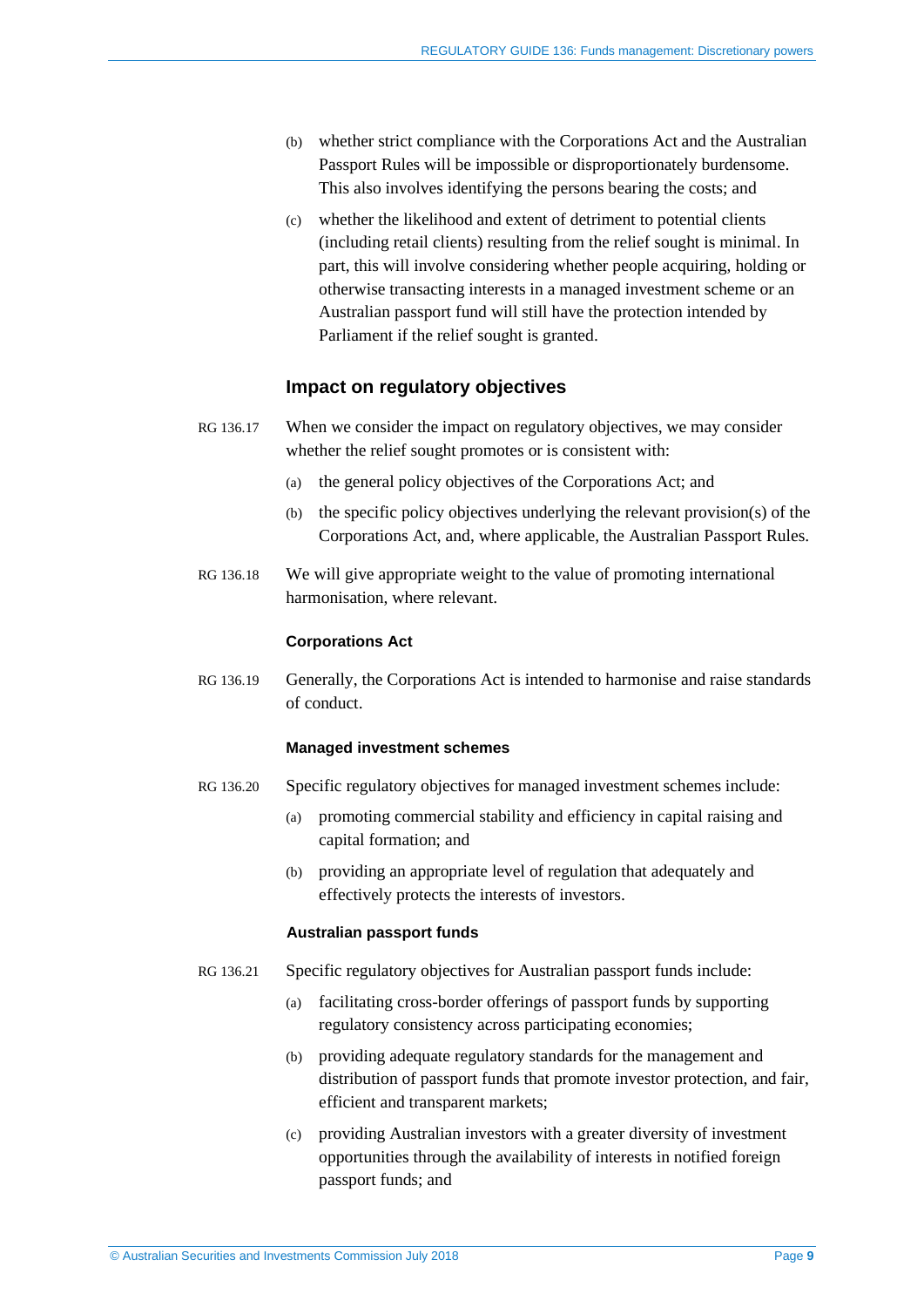(d) facilitating Australian fund managers seeking to offer their products and services in other participating economies.

#### **Relevance of any precedents**

<span id="page-9-0"></span>RG 136.22 We may consider whether the relief sought involves the same or similar terms as any relief we have granted in comparable situations. We do so to promote consistency and predictability in our decision making when exercising our statutory exemption and modification powers to grant relief.

Note: See Section [C](#page-12-0) for more information on common forms of relief we have granted.

#### **Nature, scale and complexity of the applicant and fund**

<span id="page-9-1"></span>RG 136.23 We may also assess whether the relief sought is appropriate and necessary by considering the nature, scale and complexity of the applicant's business operations. This includes the scope of the relief and any applicable conditions. At a minimum, we are likely to take into account:

- (a) the number of managed investment schemes and the size of their funds under management;
- (b) whether the fund is a managed investment scheme and whether it is also registered as an Australian passport fund;
- (c) the investment strategies and business activities of the managed investment scheme, including the extent to which the fund will use leverage;
- (d) whether the managed investment scheme is, or will be, listed or traded on a financial market;
- (e) the types of investments and investment locations;
- (f) the distribution model and investor base;
- $(g)$  the activities, including the applicant's investment approach;
- (h) the extent to which the applicant delegates material operational activities, and the level of oversight it has over its delegates;
- (i) the diversity and structure of the applicant's operations (including the geographical spread of the operations and the extent to which any functions are outsourced);
- (j) the volume and size of the transactions the applicant is responsible for;
- (k) whether the applicant's main business is undertaking funds management; and
- (l) the number of staff in the applicant's organisation.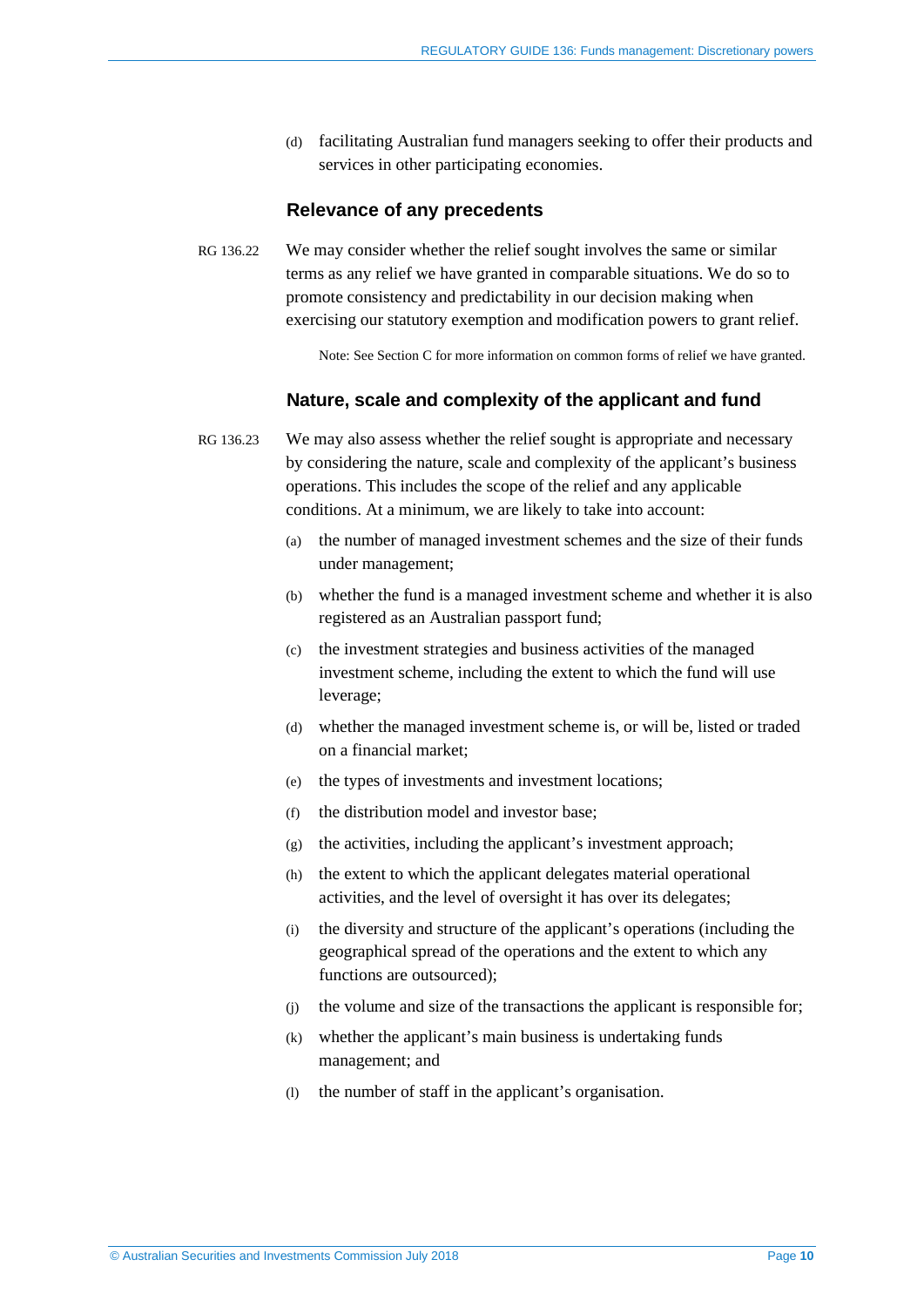#### **'Adequacy' of alternative regulation**

- <span id="page-10-1"></span>RG 136.24 We may also consider whether there would be any available adequate alternative regulation or protection if the relief is granted.
- RG 136.25 This is aimed at both assessing the regulatory detriment of any relief and considering whether relief can be granted to remove any unnecessarily duplicated legislative or regulatory requirements.
- <span id="page-10-2"></span>RG 136.26 When considering whether an alternative regulatory regime is 'adequate', we may generally consider how effectively the regime addresses:
	- (a) efficient, honest and fair service provision;
	- (b) service provider resources and competence;
	- (c) service provider compliance, conflicts management and risk management practices;
	- (d) initial and ongoing disclosure to retail clients about the provision of a service;
	- (e) protection of client assets;
	- (f) financial and transaction record keeping;
	- (g) access by retail clients to internal and external dispute resolution services; and
	- (h) the provision of any advice to retail clients on a reasonable basis.

## <span id="page-10-0"></span>**Statutory preconditions for Australian Passport Rules relief**

- RG 136.27 We will only grant exemptions and modifications in relation to the Australian Passport Rules for an Australian passport fund (as its home regulator) if:
	- (a) all of the relevant host regulators of the Australian passport fund have agreed to the terms of the relief sought (see RG [136.28–](#page-10-3)RG [136.31\)](#page-11-0); and
	- (b) we publish details of any relief granted (see RG [136.32–](#page-11-1)RG [136.33\)](#page-11-2).

#### **Agreement of all relevant host regulators**

<span id="page-10-3"></span>RG 136.28 An exemption or modification in relation to the Australian Passport Rules can only be granted for an Australian passport fund if all of the host regulators have agreed to the exemption being granted or the declaration being made: see s1217A(3)(a). The host regulators are the passport regulators of the participating economies where the Australian passport fund is permitted, or has applied, to offer interests.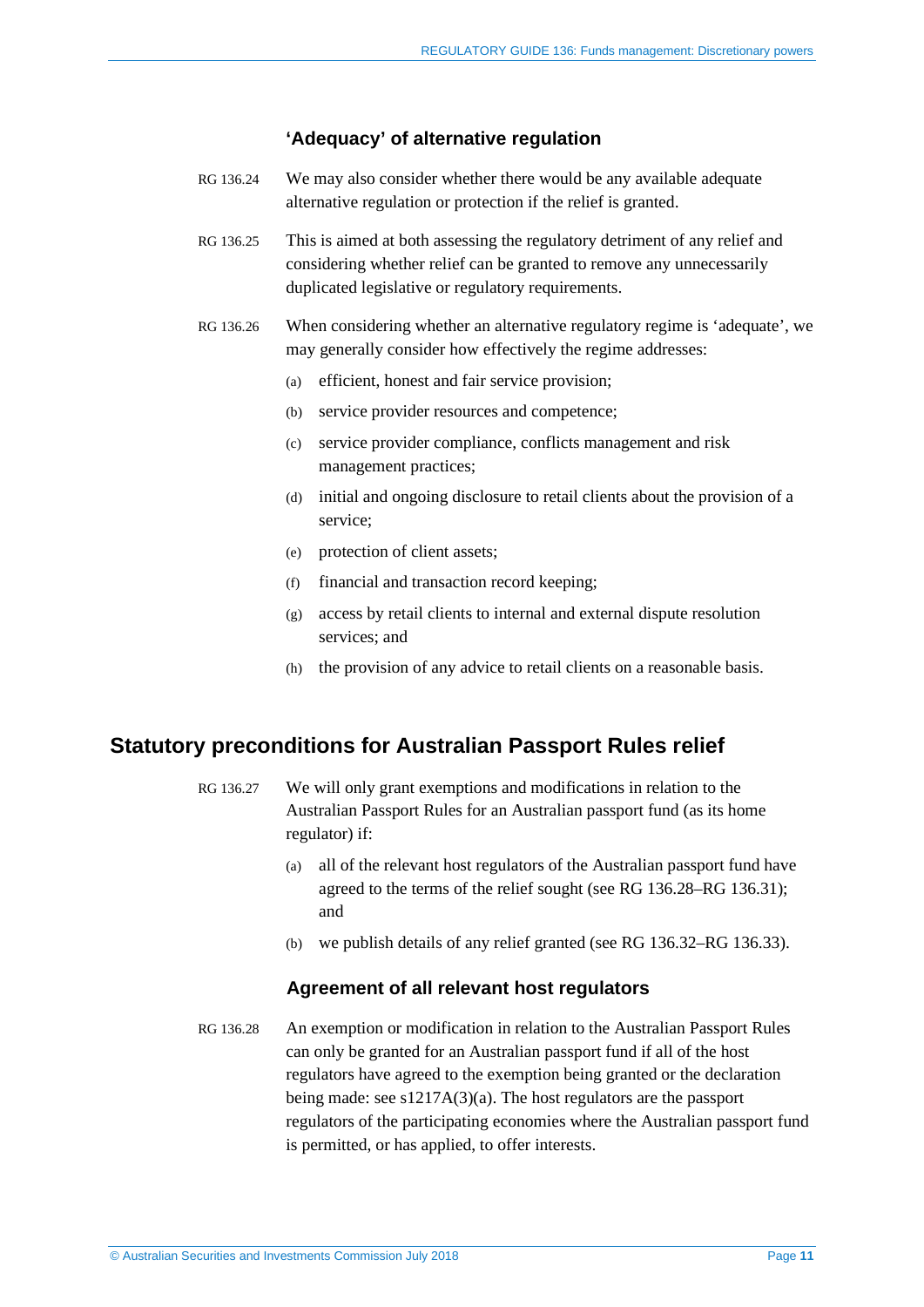- RG 136.29 This requirement is aimed at promoting the consistent and seamless application of the Passport Rules.
- RG 136.30 When we receive an application seeking relief from the Australian Passport Rules, we may seek to confirm any information provided with any relevant host regulator. We may also share the application with other passport regulators and seek their views.
- <span id="page-11-0"></span>RG 136.31 The application will need to explain whether the applicant has obtained or is seeking agreement from each relevant host regulator for the relief sought. We may seek confirmation that agreement has been provided by the relevant passport regulators under the arrangements concerning cross-border supervisory cooperation under Annex 4 to the [Memorandum of Cooperation.](https://fundspassport.apec.org/asia-region-funds-passport-memorandum-of-cooperation/) It is not possible for ASIC to grant relief from the Australian Passport Rules for an Australian passport fund until all relevant host regulators have agreed to the proposed relief.

### **Exemptions and modifications to be made publicly available**

<span id="page-11-1"></span>RG 136.32 If we grant an exemption or modification in our capacity as a home regulator for an individual Australian passport fund, its operator or a person responsible for compliance with a provision in the Australian Passport Rules, we will generally publish the details of the exemption or modification on the Asia Region Funds Passport Register. This includes any variation or revocation.

> Note: Where we grant an exemption or modification in relation to a class of funds, we will not publish these details on the Asia Region Funds Passport Register.

<span id="page-11-2"></span>RG 136.33 This requirement promotes transparency around how the Asia Region Funds Passport is being administered by all passport regulators.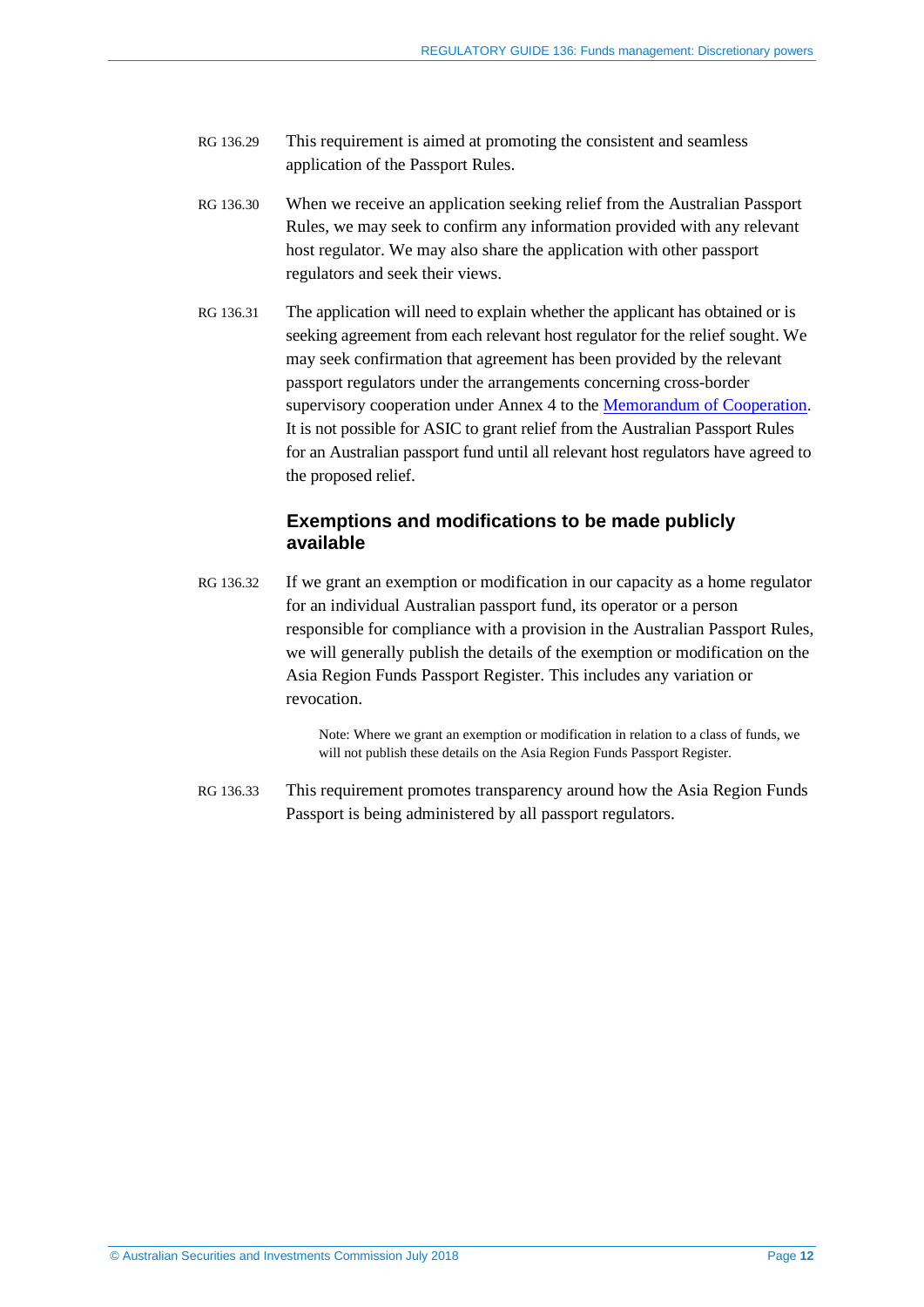## <span id="page-12-0"></span>**C Common forms of individual relief**

#### **Key points**

This section outlines and explains some of the more common forms of individual relief we have granted.

The common forms of relief outlined in this section provide transparency around the material considerations we have taken into account in past decisions, so that prospective applicants for relief may have insight into the factors we consider in deciding whether to exercise our discretion to grant relief.

We assess applications for relief on a case-by-case basis and consider all the relevant circumstances of each application. If we grant relief, it may be based on conditions other than what is set out in this section.

## <span id="page-12-1"></span>**Compliance plan audits and compliance committees**

- RG 136.34 We may consider granting:
	- (a) relief from the obligation to prepare and lodge a compliance plan audit;
	- (b) an extension of time to establish a compliance committee; and
	- (c) an extension of time to replace a compliance committee member.

#### **Relief from the compliance plan audit requirements**

- RG 136.35 Under s601HG(1), the responsible entity of a registered scheme must ensure that, at all times, a registered company auditor, an audit firm or an authorised audit company is engaged to audit compliance with the scheme's compliance plan.
- RG 136.36 Section 601HG(3) sets out the auditor's powers and responsibilities, which are to:
	- (a) examine the compliance plan;
	- (b) audit compliance by the responsible entity with the compliance plan; and
	- (c) report to the responsible entity on whether the responsible entity has complied with the compliance plan during the financial year and whether the plan continues to meet the requirements of Pt 5C.4.
- RG 136.37 The auditor of the compliance plan must lodge with ASIC the compliance plan audit report at the same time as the financial statements and reports for the registered scheme: see s601HG(7).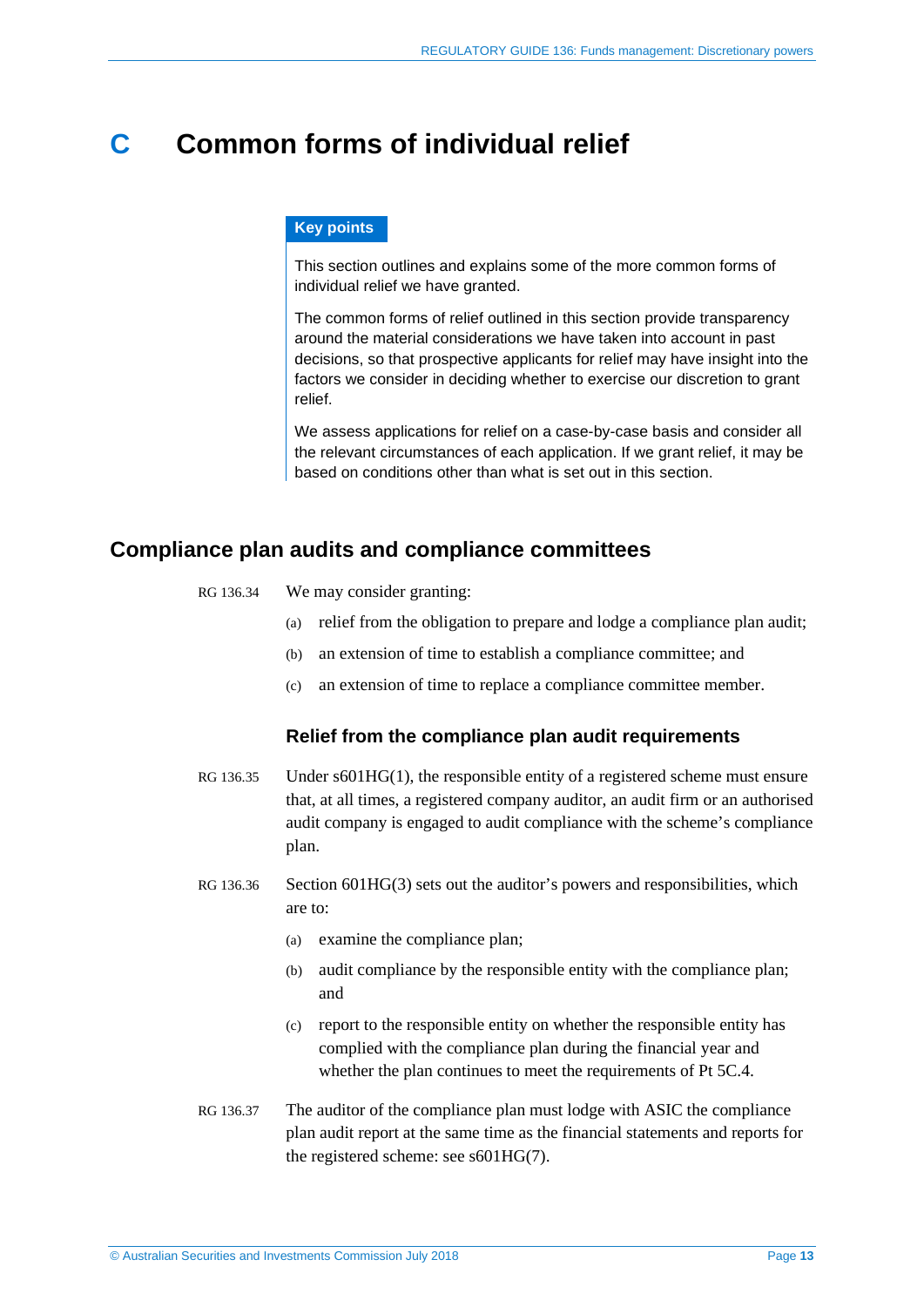- <span id="page-13-0"></span>RG 136.38 The purpose of a compliance plan audit is to identify whether there has been any non-compliance with the compliance plan by the responsible entity, and whether the plan continues to meet the requirements of Pt 5C.4.
- RG 136.39 We would generally only consider an application for individual relief from the requirement to conduct a compliance plan audit and lodge a compliance plan audit report with ASIC for a financial year if the responsible entity has:
	- (a) complied with its compliance plan for the financial year to be covered by the relief sought;
	- (b) not had any significant reportable breaches for the financial year to be covered by the relief sought;
	- (c) lodged its compliance plan audit reports for previous financial years; and
	- (d) provided us with information on any concerns raised by an auditor in previous compliance plan audit reports.
- <span id="page-13-1"></span>RG 136.40 The requirement for a compliance plan audit is a fundamental obligation of the managed investment regulatory regime. It provides that adequate processes are in place to ensure that a registered scheme is operated in accordance with the obligations contained in the constitution and the law. It also ensures that the compliance plan meets the requirements of Pt 5C.4.
- RG 136.41 We would generally only grant relief from a requirement under s601HG if a person could demonstrate that meeting the compliance plan audit provisions would be impossible or disproportionately burdensome in the circumstances—for example, if a scheme is being wound up or, for a short period, pending deregistration.
- RG 136.42 Factors we may take into account when deciding whether to grant relief include:
	- (a) whether the benefits of conducting the compliance plan audit and preparing the compliance plan audit report are outweighed by the associated burden and costs. When we consider the benefits, we will take into account the likely relevant users of such reports and the likely nature and extent of their use. When we consider the costs and burden, we will take into account the amount and who will bear the expected compliance costs;
	- (b) the ability of the likely relevant users of such information to independently obtain, in a timely manner, other reliable information on the registered scheme's compliance; and
	- (c) the underlying purposes of a compliance plan audit and audit report as set out at RG [136.38](#page-13-0) and RG [136.40.](#page-13-1)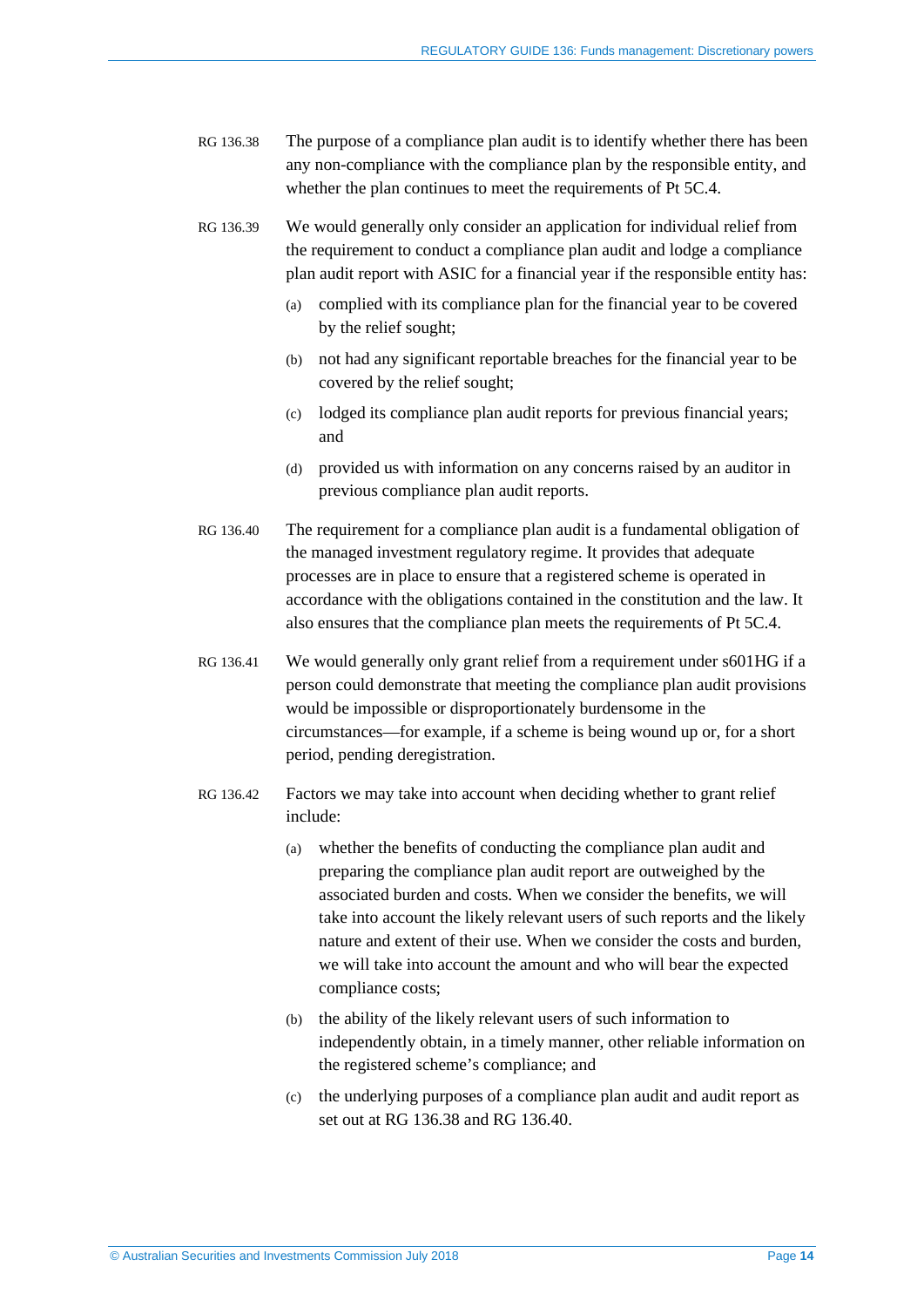RG 136.43 We will generally include a condition on any relief that requires the responsible entity to publish a notice explaining the relief in a prominent place on its website.

#### **Extension of time for compliance committee establishment**

RG 136.44 Under s601JA(1), the responsible entity of a registered scheme must establish a compliance committee if 'less than half of the directors of the responsible entity are external directors'.

Note: Section 601JA(2) provides a definition of an 'external director'.

- RG 136.45 The responsible entity must establish the compliance committee within 14 days after it is required to do so under s601JA(1), unless we have agreed in writing to a longer period: see s601JA(3). In agreeing to a longer period, we may include conditions that the responsible entity must comply with.
- RG 136.46 We will consider granting an extension of time to establish a compliance committee if:
	- (a) there are exceptional circumstances that justify relief; or
	- (b) it may be impractical to establish a committee with a sufficient number of external members within the 14-day period for reasons other than due to the responsible entity's default.
- RG 136.47 However, we are generally not likely to grant an extension of time to establish a compliance committee when a responsible entity is registering a scheme. The responsible entity should not apply for registration unless it is in a position to establish a board or compliance committee immediately after the scheme is registered.
- RG 136.48 Factors we may take into account in deciding whether to grant relief include:
	- (a) whether the responsible entity is doing all it can reasonably do to appoint sufficient external directors or to establish a compliance committee; and
	- (b) whether any reduction in investor protection from the lack of a compliance committee is minimised.
- RG 136.49 If an extension of time is granted, we will generally include conditions on the responsible entity requiring it to:
	- (a) use its best endeavours to establish the compliance committee or appoint the required external directors to the board of the responsible entity as soon as practicable, and, in any event, before the extended time limit ends; and
	- (b) appoint external auditors to carry out substitute compliance monitoring for the period of relief.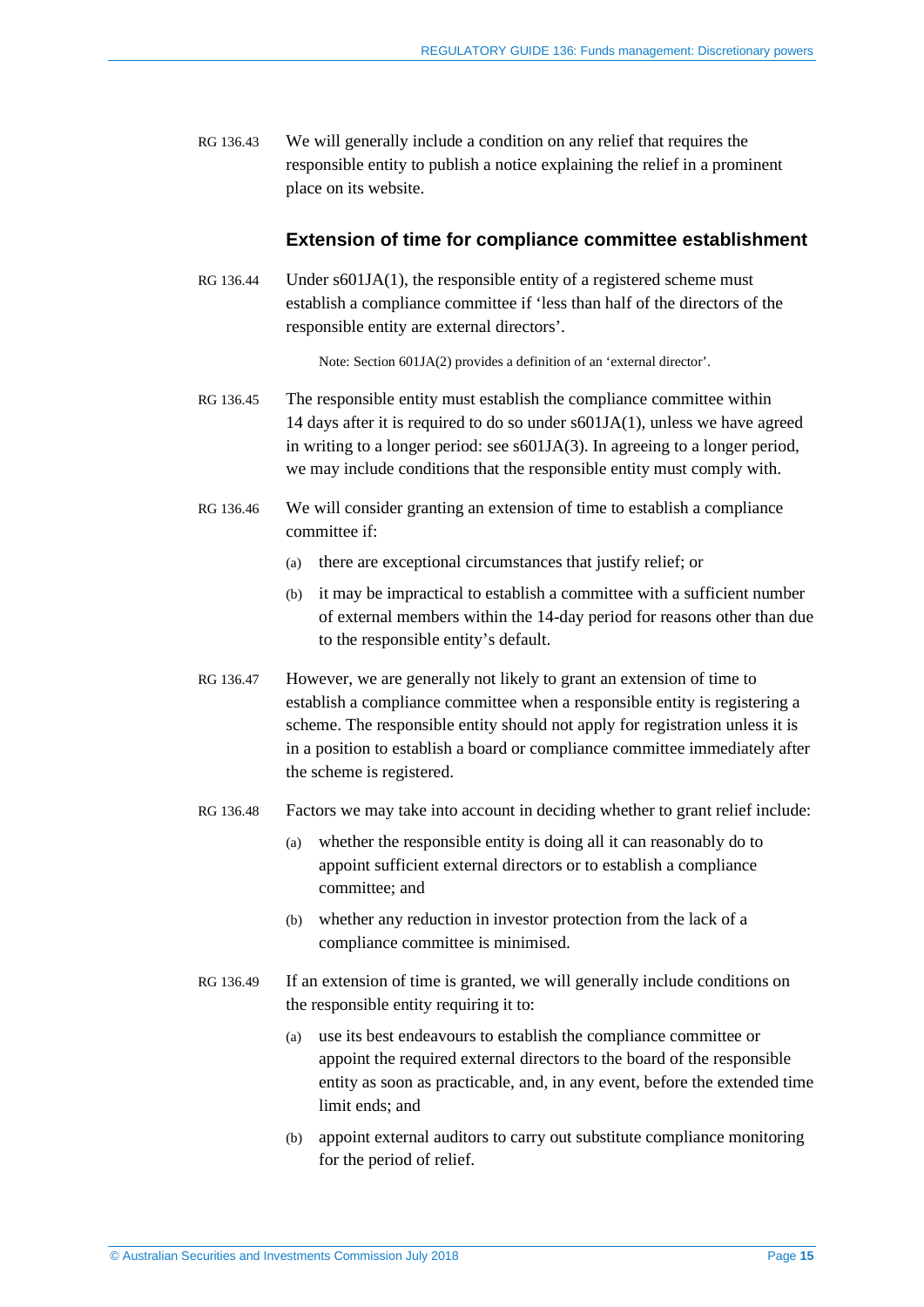RG 136.50 Extensions will be given only for a specified period and for as long as appears necessary.

#### **Compliance committee membership**

RG 136.51 Under s601JB(1), a compliance committee must have at least three members, and a majority of them must be 'external members'.

> Note: 'External members' is defined under s601JB(2) and qualified by s601JB(3) and  $(4)$ .

- RG 136.52 The need for a compliance committee may also arise due to changes in the composition of the board of the responsible entity and an extension of time may be sought to reconstitute the board with sufficient external directors.
- RG 136.53 We consider it is important that vacancies in the external members of a compliance committee are filled quickly so that investor protection is not reduced. Similarly, if at least half of the directors of a responsible entity are not external, a compliance committee should be established quickly. This is because a compliance committee with a majority of external members gives investors protection by regularly monitoring compliance.
- RG 136.54 There will be costs associated with finding appropriate external compliance committee members. However, this is an intended cost associated with establishing appropriate investor protection and the responsible entity should factor it into budgets at an early stage.
- RG 136.55 The Corporations Act imposes significant restrictions on who may be an external member of a compliance committee or of the board of the responsible entity. We consider that a member of a compliance committee must be a natural person. An external member must not be, and may not within the previous two years have been, substantially involved in business dealings or involved in a professional capacity with the responsible entity or a related body corporate: see s601JB(2)(b). These restrictions reflect the importance for investor protection and credibility of regulation—for there to be oversight by persons who are manifestly independent.
- RG 136.56 In our view, the reference to 'substantially involved' means that a person who is employed by an entity that has had business dealings or a professional relationship with the responsible entity, or a related body corporate of the responsible entity, would not be excluded as an external member or director merely because they have had a trivial involvement with the dealings of, or a trivial relationship with, the entity. We also consider the term 'substantial' qualifies the degree of an individual's involvement, rather than the nature of the business dealings or professional relationship. In our view, the provisions should not be interpreted as meaning involvement in substantial business dealings.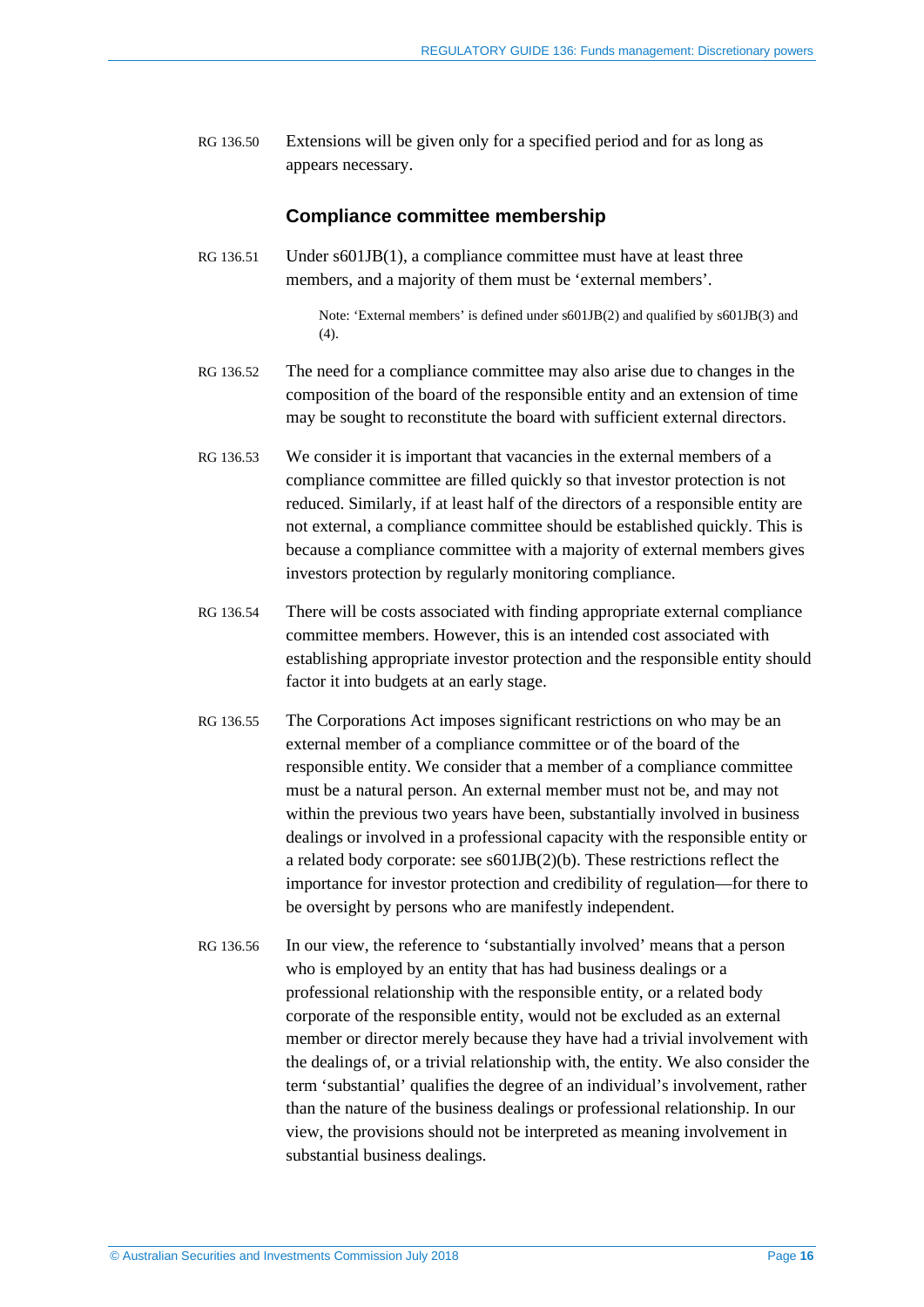- RG 136.57 We consider the following persons are likely to be substantially involved in business dealings or in a professional capacity with the responsible entity:
	- (a) an employee of the auditor of the responsible entity who:
		- (i) has decision-making responsibility in relation to audits of the responsible entity; or
		- (ii) may have been exposed to any form of conflict of interest in acting as a compliance committee member because of involvement with the audits;
	- (b) an employee or officer of a custodian for the responsible entity who:
		- (i) has decision-making responsibility in relation to the dealings between the custodian and the responsible entity; or
		- (ii) may have been exposed to any form of conflict of interest in acting as a compliance committee member because of their involvement in the business relationship with the responsible entity; or
	- (c) a solicitor who is responsible for legal advice provided to the responsible entity.
- RG 136.58 A member of a partnership with a substantial involvement is also not eligible as an external member: see s601JB(2)(c).
- RG 136.59 The requirements for being external are intentionally strict and are designed to ensure the unambiguous appearance of independence, as well as actual independence. Because of this, we will generally not grant relief that allows a person who may not be external to be counted as external. We will generally not grant relief on the basis of submissions that:
	- (a) there is no actual conflict of interest—for example, a partner of a firm of solicitors who has no business dealings with the responsible entity in the case where the firm has substantial involvement in business dealings with the responsible entity; or
	- (b) there are difficulties in finding alternative candidates.
- RG 136.60 Under s601JB(5), if the compliance committee ceases to satisfy the membership requirements under s601JB(1), the responsible entity must make appointments to the committee within 14 days after this requirement is no longer satisfied. This is unless we have agreed in writing to a longer period. Our consent to a longer period may be made subject to conditions and there is a statutory obligation on the responsible entity to comply with those conditions: see s601JA(6).
- <span id="page-16-0"></span>RG 136.61 When a responsible entity needs to constitute or reconstitute a compliance committee after a scheme is registered, we recognise that it may be impracticable to find suitable compliance committee members within 14 days. For example, this may be difficult on the sudden death of an external member of the compliance committee or board of the responsible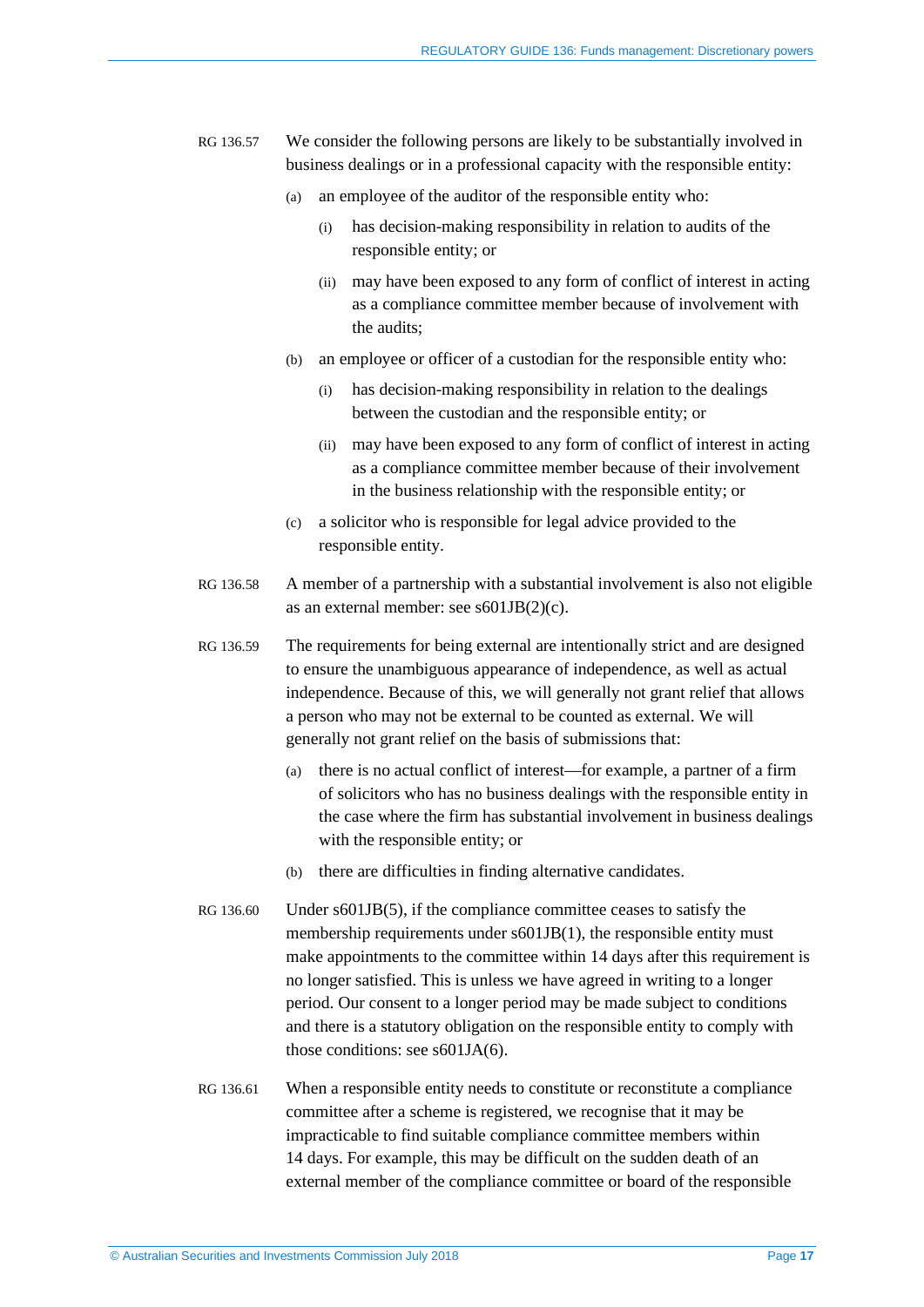entity. It may be especially difficult for smaller, specialised registered schemes and schemes based in remote locations. Similarly, when multiple vacancies occur in a compliance committee, we recognise that compliance is more likely to be impracticable.

- RG 136.62 The responsible entity should apply promptly after it appears that an extension is likely to be necessary. We may, however, extend the time after the end of the 14-day period.
- RG 136.63 We will consider granting an extension of time if:
	- (a) there are exceptional circumstances to justify relief; or
	- (b) it may be impractical to appoint a sufficient number of external members within the 14-day period for reasons other than due to the responsible entity's default.

Note: See RG [136.61](#page-16-0) for examples.

- RG 136.64 Factors we may take into account in deciding whether to grant relief include:
	- (a) whether the responsible entity is doing all it can reasonably do to appoint the external member(s); and
	- (b) whether any reduction in investor protection due to the compliance committee not having the required member composition is minimised.
- RG 136.65 If an extension of time is granted, we will generally include conditions on the relief that require the responsible entity to:
	- (a) use its best endeavours to appoint the required external member(s) to the compliance committee. This must be as soon as practicable, and, in any event, before the extended time limit ends; and
	- (b) ensure that the number of external members as a proportion of the total number of members of the compliance committee does not become less than the proportion at the date the application for relief was made.

## <span id="page-17-0"></span>**Stapled securities**

- RG 136.66 Section 601FC(1) prescribes the duties of the responsible entity. This includes to:
	- (a) act in the best interests of members (see  $601FC(1)(c)$ ); and
	- (b) not make use of information in order to gain an advantage for itself and/or any other person or cause detriment to the members of the scheme (see  $s601FC(1)(e)$ ).
- RG 136.67 Similar duties apply to the officers of the responsible entity: see s601FD(1)(c) and 601FD(1)(d). Section 601FD(1)(e) imposes a duty on officers of the responsible entity not to make improper use of their position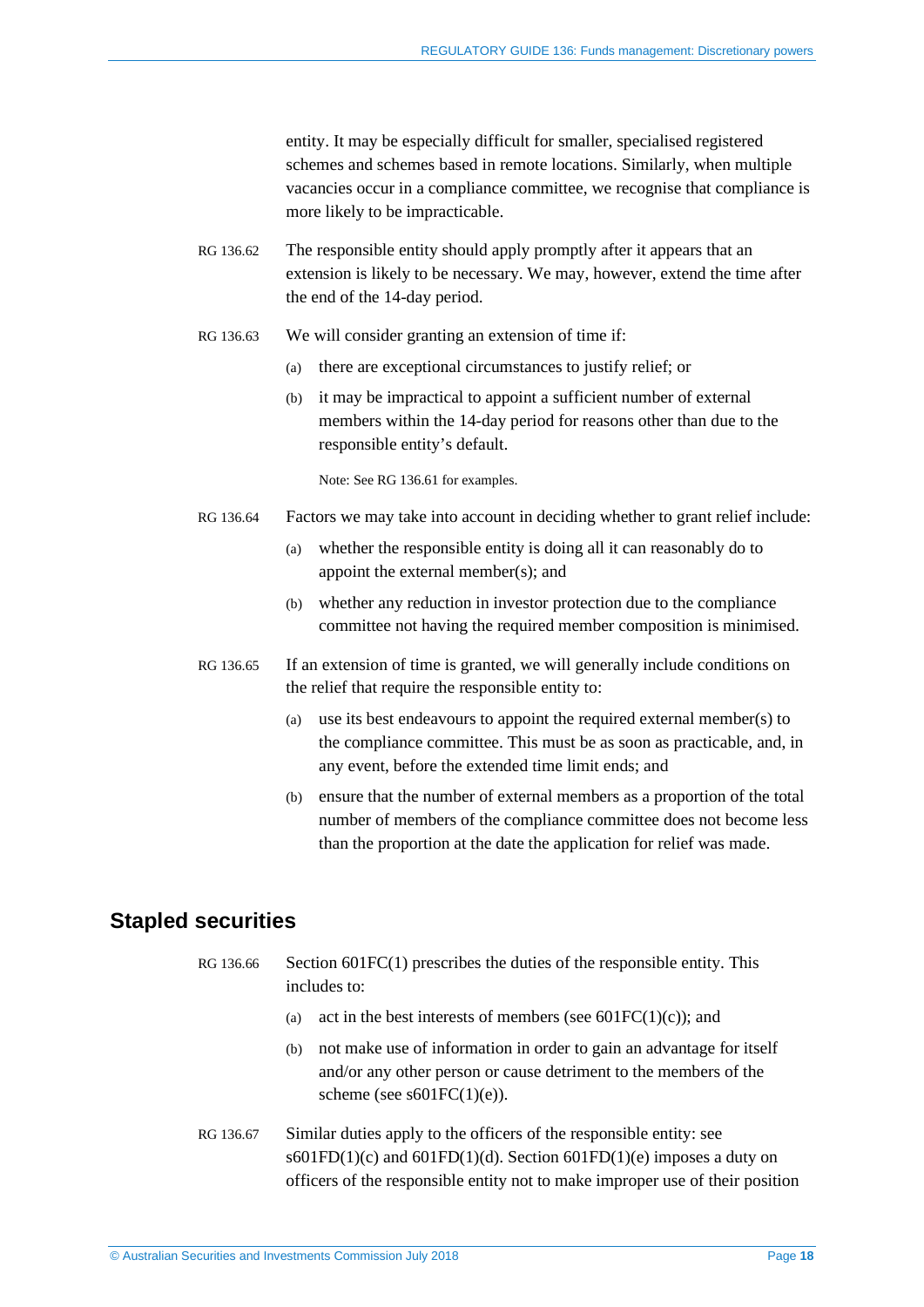as an officer to gain an advantage for themselves and/or any other person or to cause detriment to members of the scheme.

- RG 136.68 There is also a duty for employees of the responsible entity not to make improper use of their position as an employee to gain an advantage for themselves and/or any other person or to cause detriment to members of the scheme: see  $s601FE(1)(a)$ .
- RG 136.69 Section 601LC prohibits the giving of financial benefits by a responsible entity to a related party of the responsible entity unless a relevant exception is available.
- RG 136.70 We may consider granting relief for stapled securities, a component of which is an interest in a registered scheme, from the following provisions:
	- (a) s601FC(1)(c) and 601FC(1)(e)—to allow a responsible entity to consider the interests of the members or to use information, having regard to them being stapled security holders;
	- (b) s601FD(1)(c), 601FD(1)(d), 601FD(1)(e) and 601FE(1)(a)—to allow officers or employees to consider the interests of the members or to use information or their position, having regard to them being stapled security holders; and
	- (c) s601LC—to allow a responsible entity to give a financial benefit to itself or a related party where this increases stapled scheme property, while decreasing the property in the registered scheme.
- RG 136.71 We may consider granting relief for stapled securities where:
	- (a) the stapled group consists of two or more financial products, including at least one interest in a registered scheme. This is where:
		- (i) under the terms on which each of the products is to be traded, they must be transferred together; and
		- (ii) there are no financial products in the same class as those financial products that may be transferred separately; and
	- (b) each interest in the scheme must, under the terms upon which it is to be traded, only be transferred with one or more shares or interests.
- RG 136.72 We may grant relief for stapled securities to facilitate the operation and management of the stapled group, rather than the component parts that make up the stapled group. We consider there is no detriment to members given they are also members of the other component parts of the stapled group.
- RG 136.73 Factors we may take into account when deciding whether to grant relief for stapled securities include:
	- (a) whether all interests in the registered scheme remain stapled with shares in a company (or interests in another scheme) on a one-for-one basis, and are traded as stapled securities;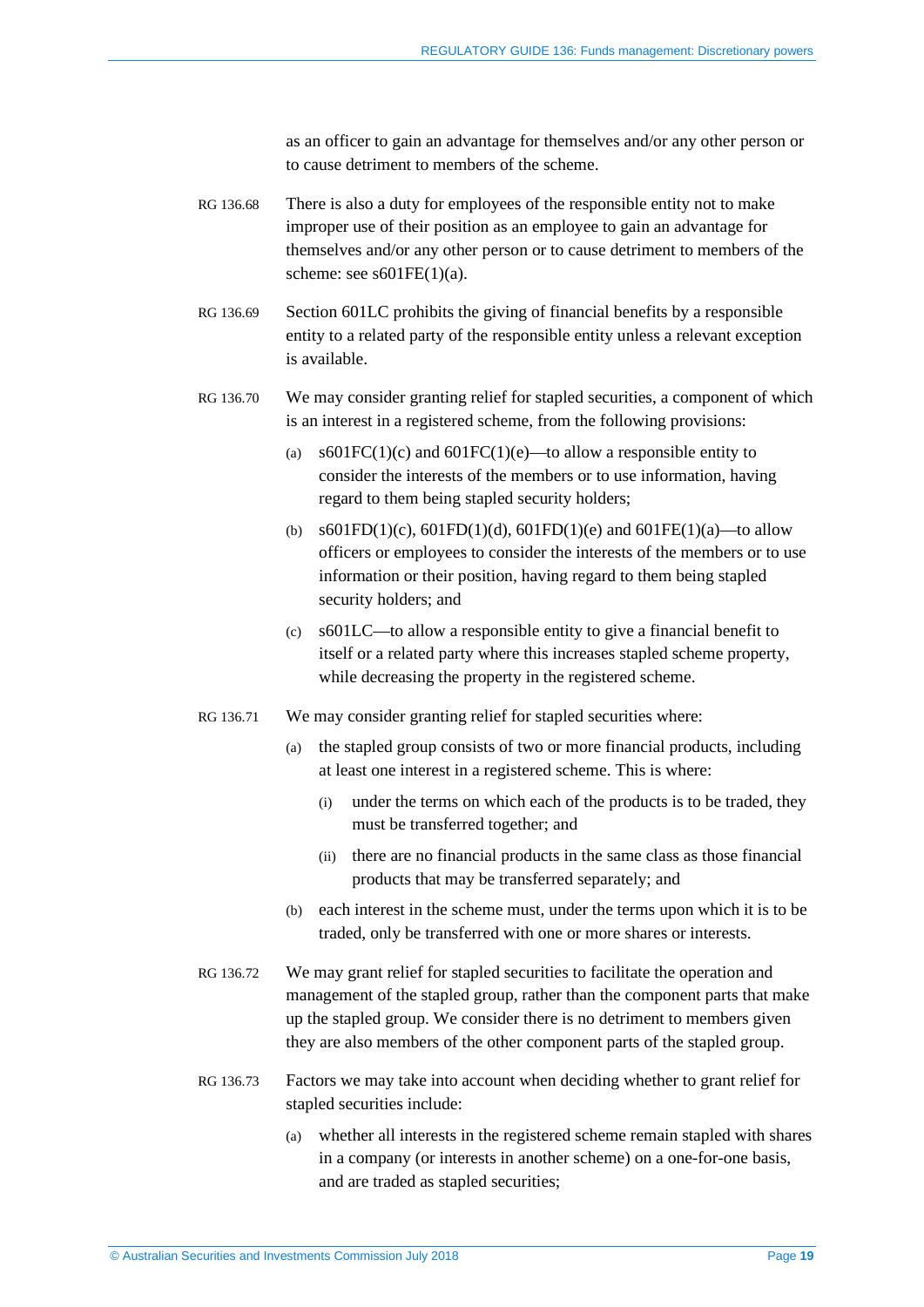(b) whether there is any 'leakage'—that is, whether the stapled security holders own all of the shares in the stapled company and no benefit leaks from the stapled structure for the benefit of others; and

Note: Benefits may be able to be paid from the scheme property to wholly-owned subsidiaries of a company that is wholly owned by the stapled security holders.

(c) where the stapling occurs after members have acquired an interest in the scheme, we may request a copy of the proposed disclosure to be sent to members about resolutions to staple, to ensure that the disclosure is adequate.

## <span id="page-19-0"></span>**Change of responsible entity**

- RG 136.74 If the responsible entity of a registered scheme wants to retire, it must call a members' meeting to explain its reasons for wanting to retire and to enable the members to vote on a resolution to choose a new responsible entity: see s601FL(1). The resolution must be an extraordinary resolution if the scheme is not listed.
- RG 136.75 Section 601FL provides registered scheme members with the opportunity to exercise voting rights to choose a new responsible entity to replace a retiring responsible entity. In our view, this is an important safeguard for the change of responsible entity, which cannot be effected by too few members.
- RG 136.76 We may consider granting relief from the requirement to hold a members' meeting for a change of responsible entity if:
	- (a) the change is to a related body corporate of the responsible entity (see RG [136.77–](#page-19-1)RG [136.79\)](#page-20-0);
	- (b) there are a small number of members (see RG [136.80–](#page-20-1)RG [136.83\)](#page-21-0); or
	- (c) a significant percentage of the interests in the registered scheme are held by investment platforms that have a non-voting policy (see RG [136.84–](#page-21-1)RG [136.87\)](#page-22-1).

#### **Change to a related body corporate**

- <span id="page-19-1"></span>RG 136.77 We will consider granting relief from the requirement to hold a members' meeting for a change of responsible entity if:
	- (a) the existing responsible entity and the proposed new responsible entity are related companies and the change of responsible entity is unlikely to have an adverse impact on the administrative, custodial or asset management of the registered scheme or give rise to any significant changes in the manner in which the scheme operates; and
	- (b) the existing responsible entity and the proposed new responsible entity are related companies and the costs of strict compliance with the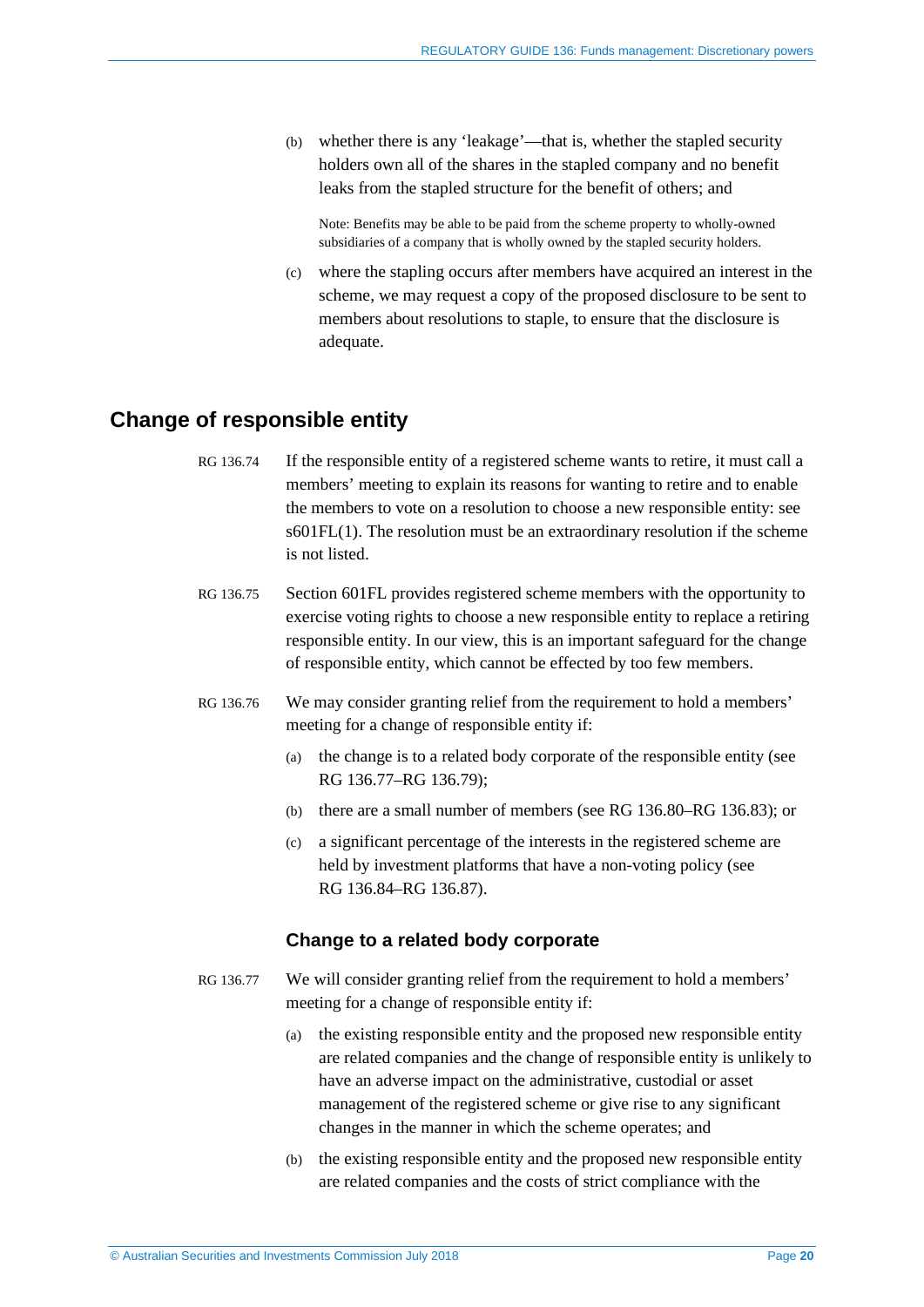meeting requirements under s601FL(1) are disproportionately burdensome compared to the benefits of holding a meeting.

- RG 136.78 Factors we may consider when deciding whether to grant relief include:
	- (a) whether the current and replacement responsible entity are related companies within the same corporate group;
	- (b) whether the current and replacement responsible entity share or have the following in common:
		- (i) resources (including key staff);
		- (ii) corporate governance arrangements (particularly directors and compliance committee members); and
		- (iii) control structures (e.g. reporting lines, compliance systems and procedures for monitoring service providers, and accounting, computer and IT systems);
	- (c) whether, if relief is granted, there would be any adverse impact on members' interests; and
	- (d) whether, if relief is granted, there would be substantial cost savings for the responsible entity, and, ultimately, for the members of the registered scheme.
- <span id="page-20-0"></span>RG 136.79 If relief is granted, we will generally include conditions on the relief that require the responsible entity to:
	- (a) notify members of the proposed change of responsible entity and include in the notice all the information that members would reasonably need to make an informed assessment as to whether to request an allmember vote to choose a new responsible entity;
	- (b) give members 21 days to consider the notice, and, if they wish, request that the responsible entity hold an all-member postal vote to choose a new responsible entity;
	- (c) conduct a postal vote (based on the conditions set out in the relief) if 100 members or members holding at least 5% of the total value of interests held by members eligible to vote request one; and
	- (d) effect the change of responsible entity within three months.

#### **Small number of members**

- <span id="page-20-1"></span>RG 136.80 We may consider granting relief from the requirement to convene and hold a members' meeting to change a responsible entity if:
	- (a) there are only a small number of members and all of those members would be prevented from voting under s252R or 253E; or
	- (b) the only members are a small number of wholesale clients.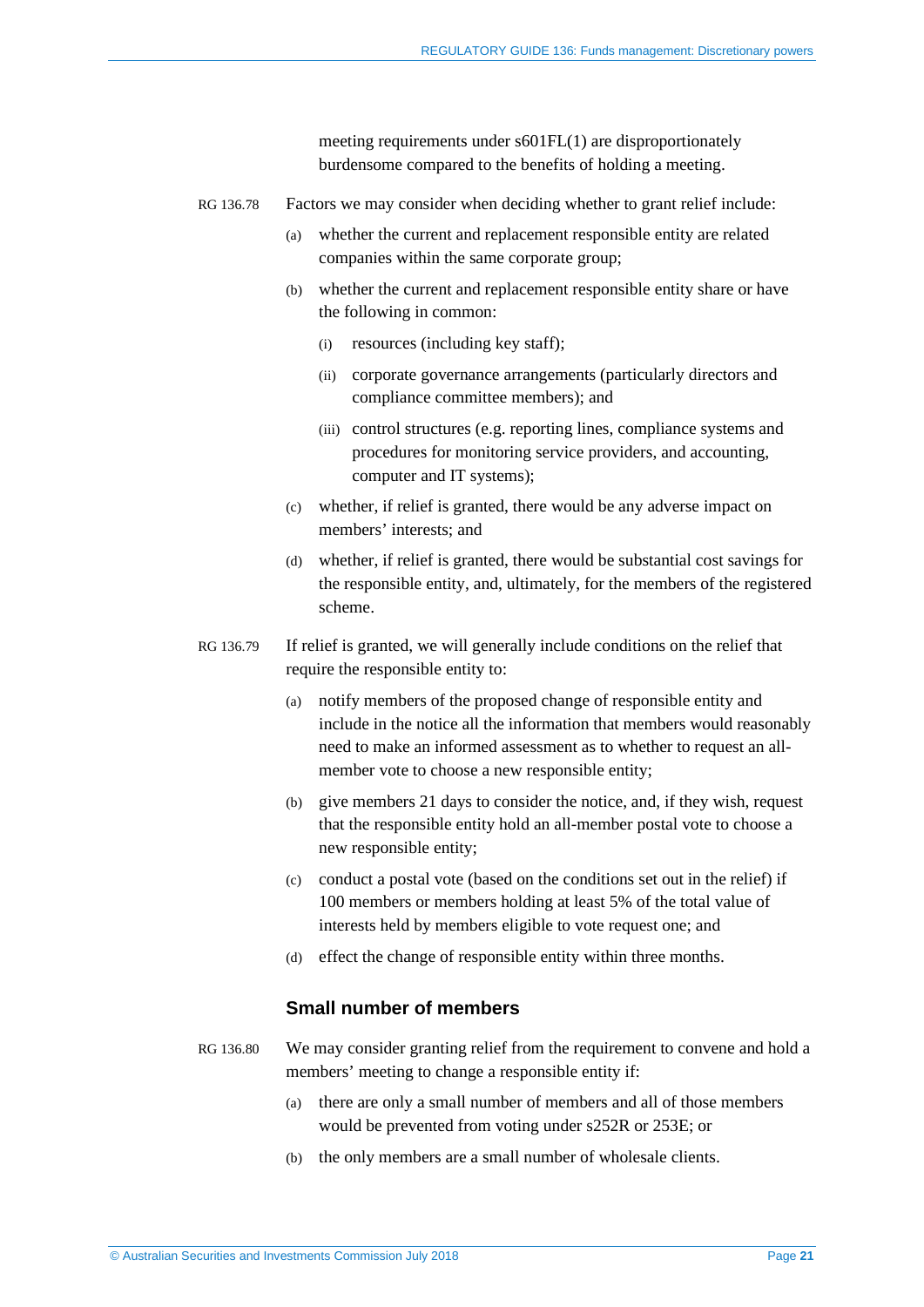- RG 136.81 We may grant this relief to facilitate members being able to approve a change of responsible entity when:
	- (a) it may not be possible to convene and hold a meeting of members; or
	- (b) due to the small number of members, the costs and effort of doing so are unnecessary—on the basis that the consent of members to the change of responsible entity can be obtained in a more cost-effective way.
- RG 136.82 Factors we may consider when deciding whether to grant relief include:
	- (a) whether the registered scheme is able to meet the quorum requirement of two members under s252R;
	- (b) whether all members would be unable to pass a resolution to change the responsible entity in a members' meeting because they would be prevented from voting on the resolution under s253E; and

Note: Section 253E provides that the responsible entity of a registered scheme and its associates are not entitled to vote on a resolution at a members' meeting if either the responsible entity or the associate has an interest in the resolution or matter other than as a member. This restriction applies to the resolutions for retirement and replacement of the responsible entity under s601FL.

- (c) whether the registered scheme would incur unnecessary costs and inconvenience to convene and hold a members' meeting.
- <span id="page-21-0"></span>RG 136.83 If relief is granted, we will generally include conditions on the relief that require:
	- (a) the responsible entity to give members materials dealing with the change of responsible entity which are similar to the explanatory memorandum that would have been provided with a notice of meeting; and
	- (b) unanimous member approval to ensure that there is no reduction of members' rights because this is a higher threshold for member approval than that required by s601FL.

#### **Investment platforms that have a non-voting policy**

<span id="page-21-1"></span>RG 136.84 Member approval for a change of responsible entity may be difficult to obtain when a significant proportion of the interests in the registered scheme are held by investment platforms that have a policy of not voting. This may make it difficult to obtain the requisite number of members to vote on a change of responsible entity. This is particularly relevant for unlisted schemes that require a change to be approved by an extraordinary resolution.

> Note: For more information on investment platforms and the requirements for them to have and disclose a voting policy, see RG 148.56–RG 148.62 i[n RG 148.](https://asic.gov.au/regulatory-resources/find-a-document/regulatory-guides/rg-148-platforms-that-are-managed-investment-schemes-and-nominee-and-custody-services/)

RG 136.85 We will consider granting relief from s601FL(1) to facilitate a change of responsible entity when a significant percentage of the interests in the registered scheme are held by investment platforms that have a written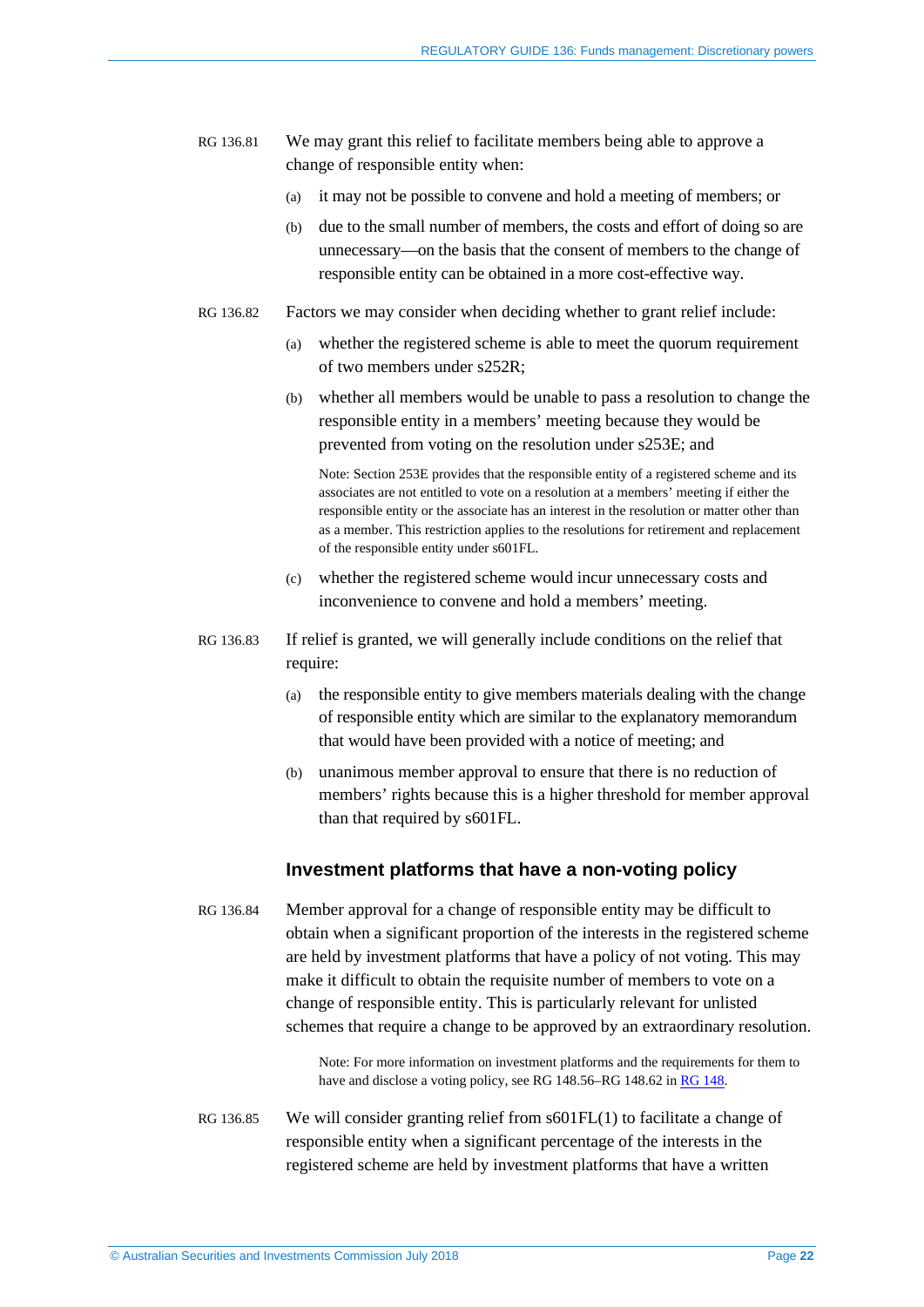policy of not voting, and so abstain from voting. We will generally do this by excluding these platform interests from the total votes that may be cast under an extraordinary resolution.

- RG 136.86 Factors we may consider when deciding whether to grant relief include:
	- (a) whether the applicant provides evidence of the published voting policy of the relevant platform which demonstrates that the platform has a policy of not voting;

Note: For example, for an IDPS, we would ordinarily request the relevant extract from the IDPS Guide.

- (b) whether all members had the opportunity to vote on the resolution, subject to the self-imposed voting practices of the platform operators that have a written policy of not voting;
- (c) whether the responsible entity has demonstrated that it is not possible for a sufficient number of members to vote on the resolution after having held a members' meeting to consider the proposed resolution;
- (d) whether the platform operators have undertaken consultation with their own underlying clients about the proposed resolution;
- (e) whether the impact on members as a result of the change of responsible entity will be limited; and
- (f) whether there are other commercial benefits that would flow from granting relief, including any cost savings of pursuing alternatives and avoiding the entrenchment of a responsible entity that seeks to retire.
- <span id="page-22-1"></span>RG 136.87 If relief is granted, we have generally included conditions on the relief that require the responsible entity to:
	- (a) notify all members in writing that if a platform operator has a policy of not voting and abstains from voting, the vote will exclude the members that are holding for platforms;
	- (b) ensure a reasonable period of time passes before the meeting can be reconvened and the vote counted (which would then exclude the votes of any non-voting platforms); and
	- (c) ensure members who have previously submitted proxies for the original meeting may, for a period of at least 10 business days, withdraw or change their proxies after they have been given notice of the adjourned meeting.

## <span id="page-22-0"></span>**Offers to foreign members in a restructure**

RG 136.88 Under  $s601FC(1)(d)$ , a responsible entity has a duty to treat members who hold interests of the same class equally and members who hold interests of different classes fairly.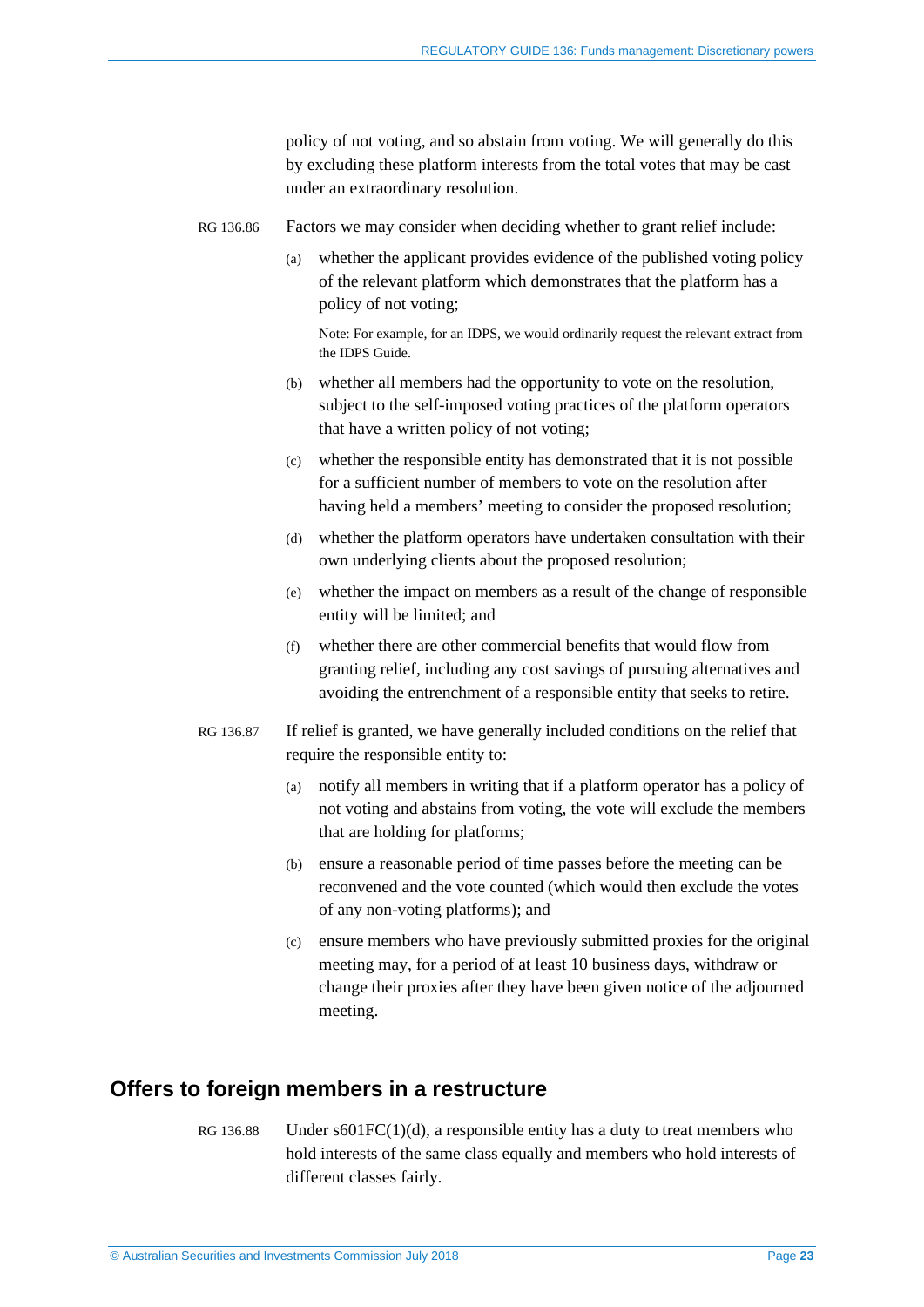- RG 136.89 We will consider granting relief from  $s601FC(1)(d)$  so that foreign members in a registered scheme can be treated differently from other members. We will generally do this if it is impracticable or unlawful to offer or issue interests to foreign members as part of a restructure of the scheme or similar proposal involving the scheme.
- RG 136.90 Factors we may consider when deciding whether to grant relief include:
	- (a) whether the foreign members would have an equal opportunity to vote on the proposal;
	- (b) whether it would be disproportionately burdensome for the responsible entity to comply with foreign fundraising laws due to:
		- (i) the number of foreign jurisdictions involved; and
		- (ii) there being a relatively small number and percentage of foreign members of the registered scheme;
	- (c) whether any relevant costs of complying with such laws would be borne by all members of the registered scheme; and
	- (d) whether the foreign members receive cash or are entitled to participate in a cash-out facility to dispose of their existing interests, which other members receive.
- RG 136.91 If relief is granted, we will generally include conditions on the relief that require the responsible entity to:
	- (a) fully inform foreign members of the proposed transaction; and
	- (b) give foreign members an equal opportunity to vote on the proposed transaction.

## <span id="page-23-1"></span><span id="page-23-0"></span>**Withdrawal arrangements**

- RG 136.92 We may consider granting relief to enable:
	- (a) withdrawal on hardship grounds from 'frozen funds' (see RG [136.93–](#page-23-2) RG [136.104\)](#page-27-0);
	- (b) 'rolling' withdrawal offers (see RG [136.105–](#page-27-1)RG [136.115\)](#page-29-0); and
	- (c) registered schemes that provide marketplace lending products to offer withdrawals when the scheme is non-liquid (also known as 'illiquid') (see RG [136.116–](#page-29-1)RG [136.119\)](#page-30-0).

### **Hardship relief for 'frozen funds'**

<span id="page-23-2"></span>RG 136.93 There are restrictions on members withdrawing from registered schemes: see s601KA(3). The responsible entity of a registered scheme must not allow a member to withdraw from a liquid scheme other than in accordance with the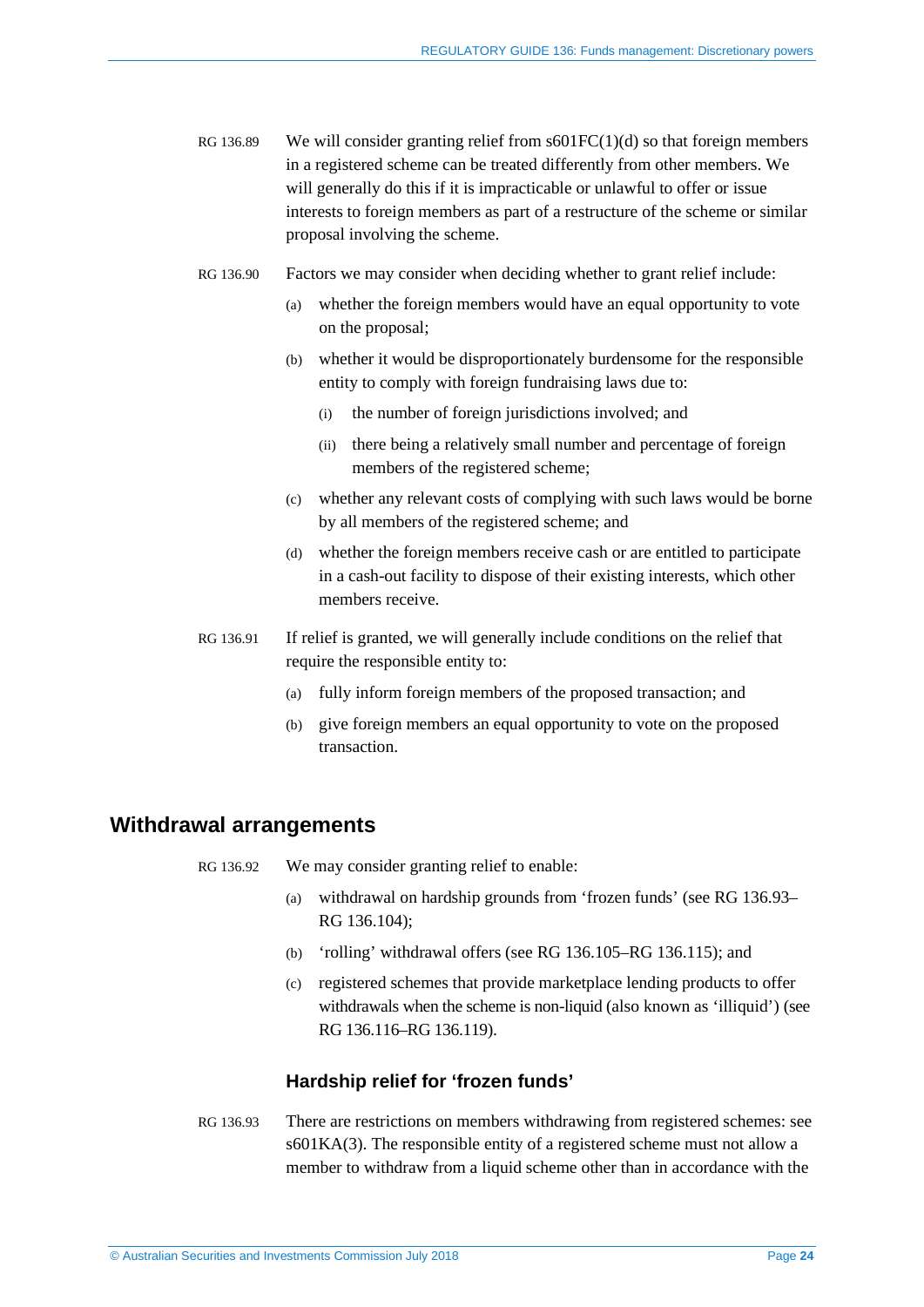scheme's constitution. They also must not allow a member to withdraw from an illiquid scheme other than in accordance with the scheme's constitution and s601KB–601KE.

RG 136.94 The responsible entity of a registered scheme must also treat the members who hold interests of the same class equally and members who hold interests of different classes fairly: see s601FC(1)(d).

#### **Relief available under ASIC Corporations (Hardship Withdrawals Relief) Instrument 2020/778**

- RG 136.95 We have provided hardship relief so that responsible entities can allow members suffering hardship to withdraw from a 'frozen fund': see [ASIC](https://asic.gov.au/regulatory-resources/find-a-document/legislative-instruments/2020-legislative-instruments/#LI2020-778) [Corporations \(Hardship Withdrawals Relief\) Instrument 2020/778.](https://asic.gov.au/regulatory-resources/find-a-document/legislative-instruments/2020-legislative-instruments/#LI2020-778) For the purposes of the relief, a 'frozen fund' is a registered scheme for which the responsible entity for the scheme has both:
	- (a) suspended withdrawals from the scheme, whether or not the scheme is liquid; and
	- (b) ceased to allow the issue of new interests in the scheme.
- RG 136.96 The instrument provides responsible entities with relief in relation to:
	- (a) the duty to treat members of the same class equally (under  $s601FC(1)(d)$ ;
	- (b) the withdrawal regime (under Pt 5C.6), by introducing a new hardship withdrawal regime; and
	- (c) the requirement that a special resolution of members must approve a constitutional change (under  $s601GC(1)(a)$ ). A responsible entity will be allowed to change the scheme's constitution unilaterally to include provisions for a right of members to withdraw on hardship grounds following notice to members. However, if it receives requests to hold a meeting from members with at least 5% of the votes that may be cast, it must hold the meeting.

Note: For the avoidance of doubt, relief is also granted from the constitution content requirements under s601GA(4) given the discretion that is available to the responsible entity under the new hardship withdrawal regime.

RG 136.97 Under the relief, a responsible entity has the discretion to make a withdrawal payment to a person who is a member, the beneficiary of the member's estate or an instructor (e.g. a member of the scheme making the request for a person in their capacity as responsible entity or custodian of another registered scheme) in response to a withdrawal request by the person. However, the withdrawal request must meet one of the hardship criteria set out in [Table 2.](#page-25-0)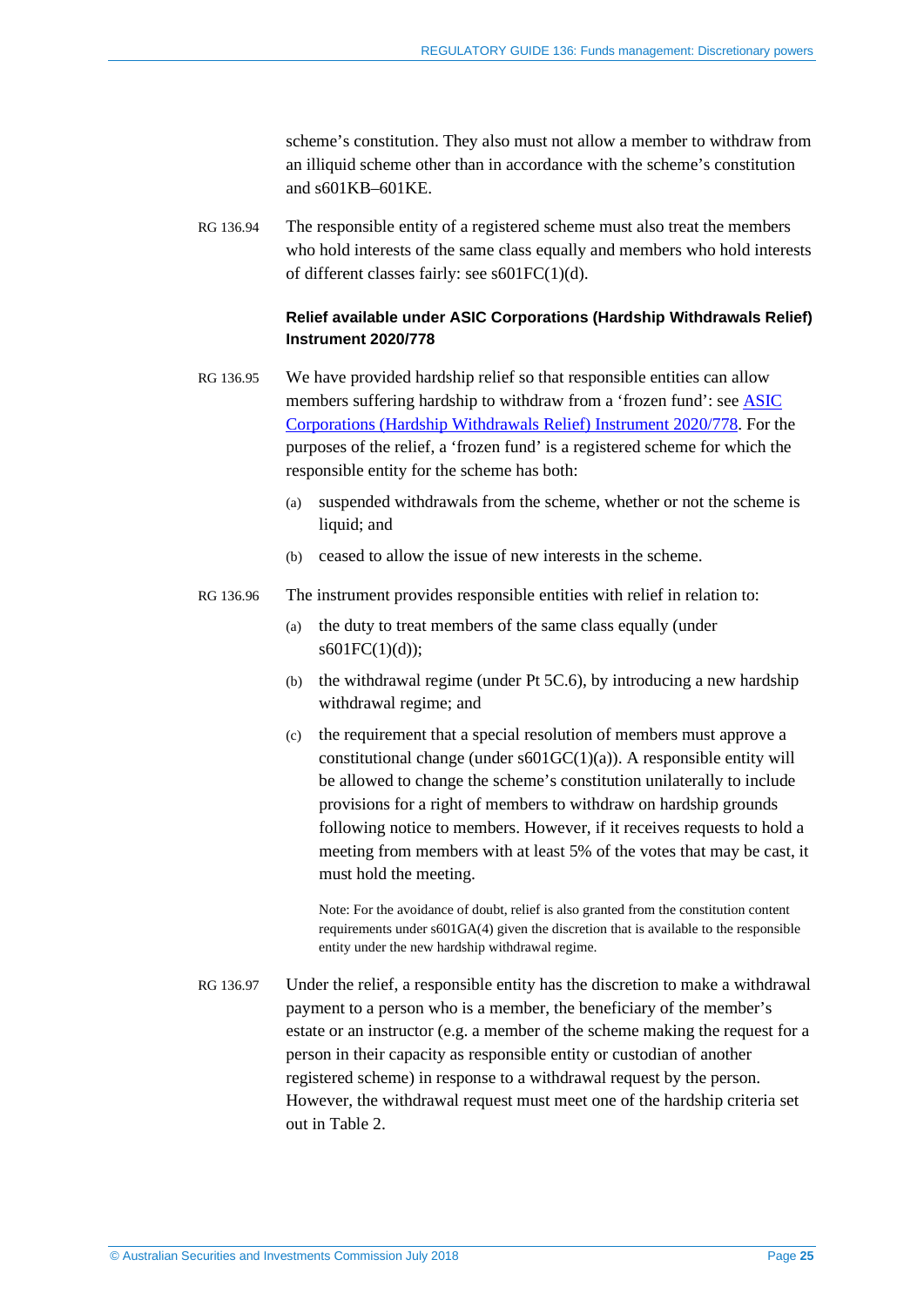| <b>Type of hardship</b>   | Hardship criteria                                                                                                                                                                                                                                                                                                                                                                                                                                                                                                                                                                                                                                                                                                                                                                                                                                                                                                                                                                |  |  |  |
|---------------------------|----------------------------------------------------------------------------------------------------------------------------------------------------------------------------------------------------------------------------------------------------------------------------------------------------------------------------------------------------------------------------------------------------------------------------------------------------------------------------------------------------------------------------------------------------------------------------------------------------------------------------------------------------------------------------------------------------------------------------------------------------------------------------------------------------------------------------------------------------------------------------------------------------------------------------------------------------------------------------------|--|--|--|
| Urgent financial hardship | The person needs the amount requested to meet reasonable and immediate living<br>expenses for the person or any dependants.                                                                                                                                                                                                                                                                                                                                                                                                                                                                                                                                                                                                                                                                                                                                                                                                                                                      |  |  |  |
| Unemployment              | The person has not been in gainful employment for at least three months and has<br>no other means of financial support (except government assistance, such as<br>unemployment benefits).                                                                                                                                                                                                                                                                                                                                                                                                                                                                                                                                                                                                                                                                                                                                                                                         |  |  |  |
| Compassionate grounds     | The person (or their dependant, as applicable) needs the amount requested to:<br>• pay for medical costs (including related transport costs) to treat a life-threatening<br>illness or injury, to alleviate acute or chronic pain, or to alleviate an acute or<br>chronic mental disturbance. A registered medical practitioner must provide a<br>certified statement confirming the medical condition;<br>• pay for specific modifications to a principal place of residence or vehicle to<br>accommodate a severe disability of the person or their dependant;<br>• pay for funeral and other expenses related to the death of a member (paid to a<br>beneficiary of the estate of the deceased member) or the death of a dependant<br>of the person;<br>• enable the person to provide care for another person who is dying from a<br>terminal illness, including home care;<br>• prevent a mortgagee or lender from selling the person's principal place of<br>residence; or |  |  |  |
|                           | • meet a binding financial obligation entered into by the person before the responsible<br>entity suspended withdrawals (other than hardship withdrawals, if any).<br>The person or their dependant must not otherwise have the financial capacity to<br>meet the expense.                                                                                                                                                                                                                                                                                                                                                                                                                                                                                                                                                                                                                                                                                                       |  |  |  |
| Permanent incapacity      | The person has ceased gainful employment due to mental or physical ill health.<br>The responsible entity must be satisfied that the person is unlikely to ever again<br>commence the type of employment for which the person is reasonably qualified by<br>education, training or experience.                                                                                                                                                                                                                                                                                                                                                                                                                                                                                                                                                                                                                                                                                    |  |  |  |
| RG 136.98                 | The maximum amount a member can withdraw is capped at \$100,000 per<br>calendar year. A responsible entity can grant a member four hardship<br>withdrawals per calendar year.                                                                                                                                                                                                                                                                                                                                                                                                                                                                                                                                                                                                                                                                                                                                                                                                    |  |  |  |
| RG 136.99                 | The relief is also subject to additional requirements. For example, the<br>responsible entity must:<br>notify ASIC of its intention to rely on the relief (notice of reliance) and<br>(a)<br>when it stops relying on the relief (notice of cessation of reliance);<br>notify members that it is relying on the relief and the effect of the relief;<br>(b)<br>ensure the constitution includes the ability for members to withdraw on<br>(c)<br>hardship grounds;                                                                                                                                                                                                                                                                                                                                                                                                                                                                                                               |  |  |  |
|                           | not allow a hardship withdrawal unless it is satisfied that, following the<br>(d)<br>withdrawal, the scheme property will include adequate cash over the                                                                                                                                                                                                                                                                                                                                                                                                                                                                                                                                                                                                                                                                                                                                                                                                                         |  |  |  |

<span id="page-25-0"></span>

|  |  |  |  |  |  |  | Table 2: Hardship criteria a person must meet for a hardship withdrawal |
|--|--|--|--|--|--|--|-------------------------------------------------------------------------|
|--|--|--|--|--|--|--|-------------------------------------------------------------------------|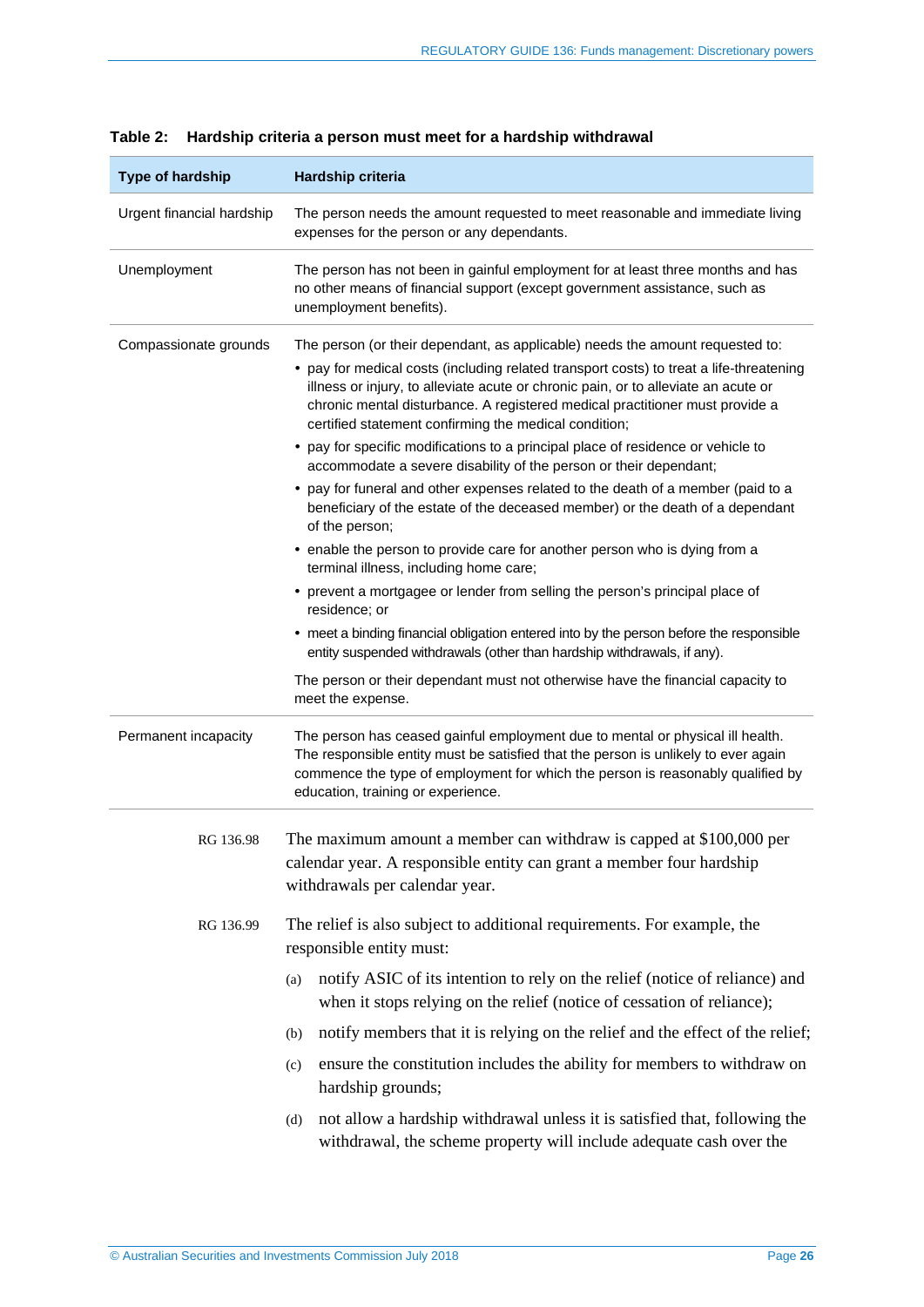following six months for likely future hardship withdrawals and the day-to-day operation of the scheme;

- (e) act reasonably when exercising any discretion in relation to a hardship withdrawal;
- (f) document how and why a decision to permit or refuse a hardship withdrawal was made;
- (g) report quarterly data to ASIC, including details of the number of hardship requests received and number of requests satisfied. To help responsible entities comply with the reporting requirement, we have provided a template spreadsheet.

Note: For more information on the relief available under the instrument, and the template quarterly reporting spreadsheet, see [Information Sheet 249](http://www.asic.gov.au/for-finance-professionals/fund-operators/running-a-fund/requirements-when-running-a-managed-investment-scheme/frozen-funds-information-for-responsible-entities/) *Frozen funds— Information for responsible entities* (INFO 249).

#### **Individual relief we may grant**

- RG 136.100 In some cases, a responsible entity will not be able to rely on the relief in [ASIC Corporations \(Hardship Withdrawals Relief\) Instrument 2020/778](https://asic.gov.au/regulatory-resources/find-a-document/legislative-instruments/2020-legislative-instruments/#LI2020-778) to allow members suffering hardship to withdraw in priority to other members. When this occurs, we will consider granting the responsible entity individual relief from  $s601FC(1)(d)$ , Pt 5C.6 and  $s601GC$ .
- RG 136.101 Any relief application should clearly outline why the responsible entity cannot meet the key parameters of the instrument. The key parameters include that:
	- (a) the scheme constitution gives members the ability to withdraw on hardship grounds;
	- (b) the responsible entity has suspended redemptions and also ceased to allow the issue of new interests;
	- (c) the hardship withdrawal request satisfies the hardship criteria for urgent financial hardship, unemployment, compassionate grounds or permanent incapacity; and
	- (d) the hardship withdrawal is within the cap for a member (i.e. \$100,000 and four withdrawals a calendar year).
- RG 136.102 Factors we may consider when deciding whether to grant relief include:
	- (a) whether there are persuasive reasons why the responsible entity cannot meet the parameters of the instrument;
	- (b) whether there would be enough cash for likely future hardship withdrawals and for the day-to-day operation of the scheme;
	- (c) whether one or more members have experienced hardship or are likely to experience hardship if they are not allowed to withdraw; and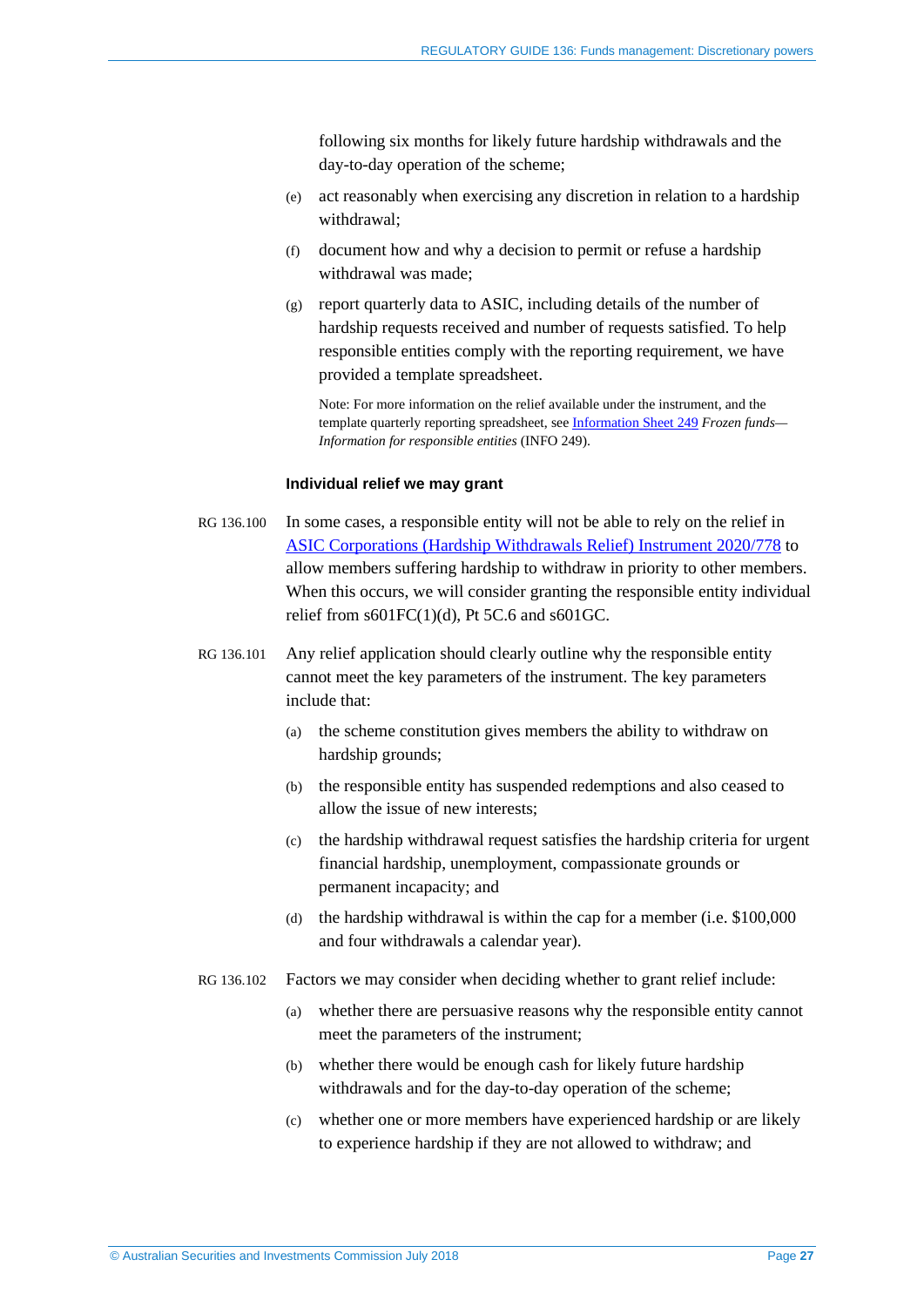- (d) the impact the relief would have on all members of the scheme (including members that are not able to withdraw on hardship grounds).
- RG 136.103 If we grant individual relief, we will generally include requirements in the relief. For example, we may require the responsible entity to:
	- (a) notify members that it has been granted relief and the effect of the relief;
	- (b) not allow a hardship withdrawal unless the responsible entity is satisfied that following the withdrawal the scheme would have enough cash for likely future hardship withdrawals and for the day-to-day operation of the scheme;
	- (c) act reasonably in exercising any discretion in relation to a hardship withdrawal;
	- (d) document how and why a decision to permit or refuse a hardship withdrawal was made; and
	- (e) report quarterly data to ASIC through a spreadsheet, including details of the number of hardship requests received and number of requests satisfied.

Note: See [INFO 249](http://www.asic.gov.au/for-finance-professionals/fund-operators/running-a-fund/requirements-when-running-a-managed-investment-scheme/frozen-funds-information-for-responsible-entities/) for the template quarterly reporting spreadsheet.

<span id="page-27-0"></span>RG 136.104 We may also limit the duration of the individual relief. Generally, this relief will cease either at the end of a defined period or when the registered scheme ceases to be frozen, whichever occurs first.

#### **Relief to enable 'rolling' withdrawal offers**

- <span id="page-27-2"></span><span id="page-27-1"></span>RG 136.105 The requirements for a responsible entity to make a withdrawal offer to members while a registered scheme is illiquid are outlined in Pt 5C.6. These requirements include that:
	- (a) a withdrawal offer must be made to all members (or members of a class);
	- (b) the withdrawal offer must include specified content (including details of the assets that will be used to satisfy withdrawal requests, and the amount of money that is expected to be available when the assets are realised);
	- (c) a copy of the withdrawal offer must be lodged with ASIC:
	- (d) only one withdrawal offer may be open at any time; and
	- (e) if there is an insufficient amount of money available from the assets specified in the withdrawal offer to satisfy all withdrawal requests, the requests are to be satisfied proportionately.
- RG 136.106 We consider the withdrawal regime in Pt 5C.6 provides an important distinction between withdrawal offers for illiquid registered schemes and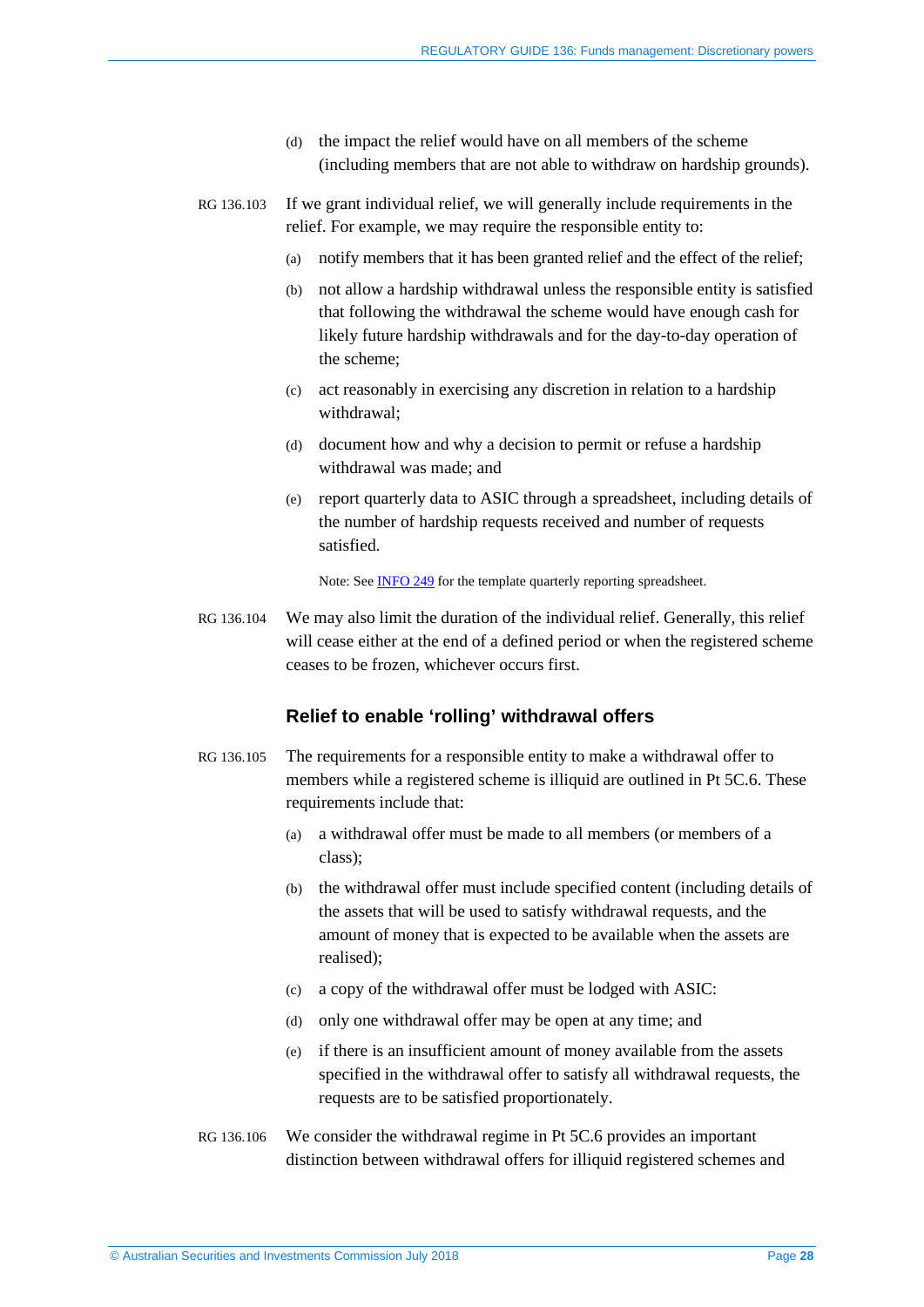liquid registered schemes. Liquid schemes can offer at-call withdrawal, provided that the scheme has 80% of its assets in liquid assets.

- RG 136.107 The illiquid provisions were designed so that withdrawal offers for illiquid registered schemes could only be made to the extent that particular assets are available and are able to be converted to money in time to satisfy withdrawals.
- RG 136.108 The requirement in RG [136.105\(b\)](#page-27-2) provides members with the information they need to decide whether they should participate in the withdrawal offer (and to what extent). Members are able to consider the assets that will be sold, the assets that will remain in the scheme and the amount of cash available to satisfy requests.
- RG 136.109 To allow a responsible entity to implement a 12-month 'rolling' withdrawal offer to members, we may consider granting relief from the requirements under Pt 5C.6 to:
	- (a) lodge a copy of each withdrawal offer with ASIC ( $s601KB(5)$ );
	- (b) only have one withdrawal offer open at any time (s601KC); and
	- (c) include certain content in the withdrawal offer (s601KB(3)).
- RG 136.110 The purpose of the relief is to allow responsible entities of illiquid schemes to provide members with periodic withdrawal opportunities with administrative ease.
- RG 136.111 A 'rolling' withdrawal offer has the following standard features:
	- (a) the offer must be open for a calendar year to all members in the scheme;
	- (b) the responsible entity nominates the dates on which the withdrawal offer will be paid (e.g. at the end of the quarter); and
	- (c) a member may lodge a withdrawal request at any time, including a standing withdrawal request to participate in any future withdrawal opportunities during the year.
- RG 136.112 Factors we may consider when deciding whether to grant relief include whether:
	- (a) the relief will improve members' access to their money; and
	- (b) changing or removing the content that must specified in the withdrawal offer under s601KB(3)(b) and 601KB(3)(c) will not have a detrimental impact on members.
- RG 136.113 Where we grant relief, we will require the rolling withdrawal offer to specify:
	- (a) the number of withdrawal opportunities the responsible entity proposes to make over the 12-month term;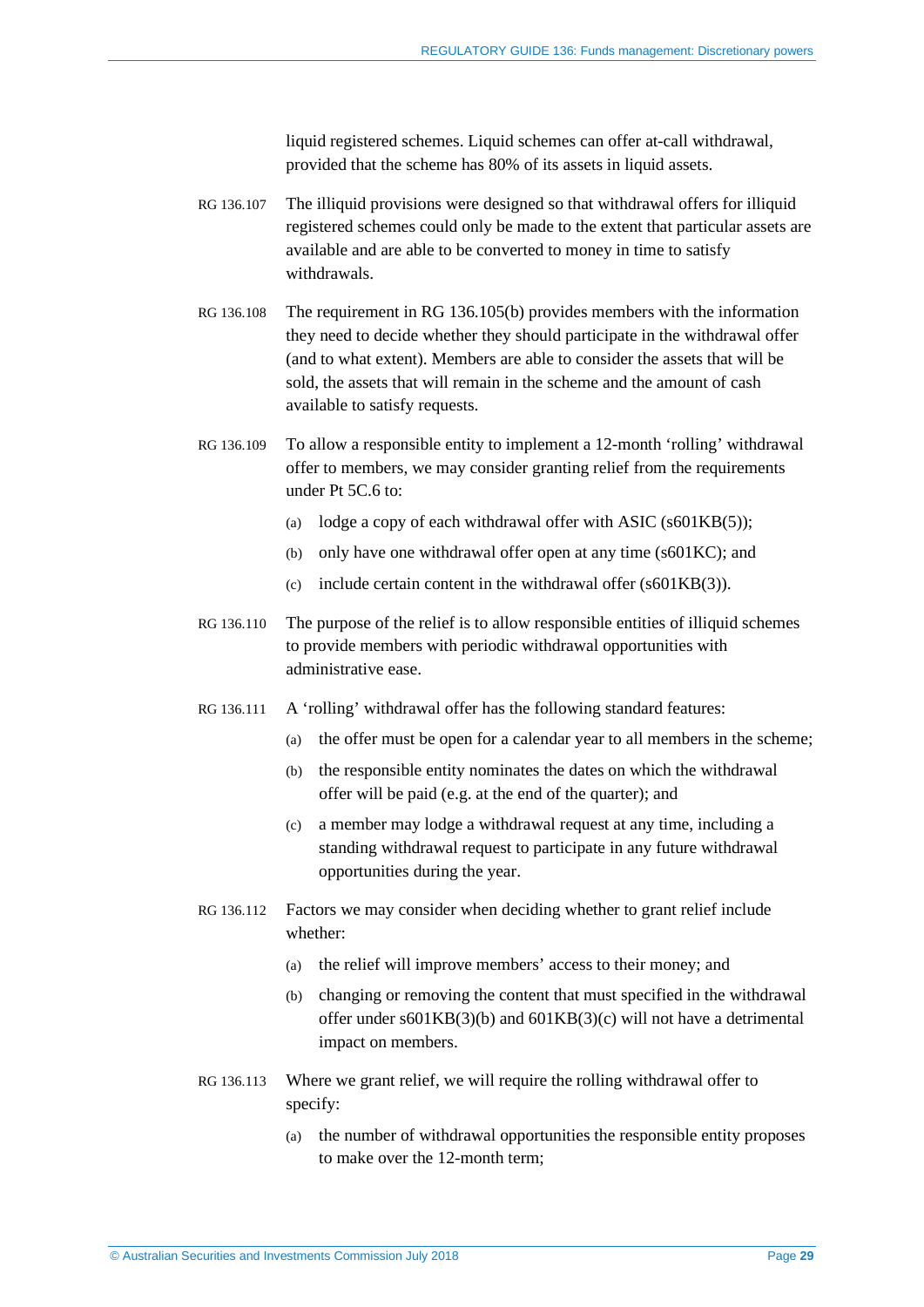- (b) how often the opportunities would be made and the terms on which the opportunities would be made;
- (c) the period during which the rolling withdrawal offer would remain open;
- (d) the basis on which money would be raised to pay for the withdrawal opportunities; and
- (e) the method for dealing with withdrawal requests if the money raised is insufficient to satisfy all requests.
- RG 136.114 We may also limit the relief to a defined period or until the registered scheme becomes liquid.
- <span id="page-29-0"></span>RG 136.115 We will generally include conditions on the relief that require the responsible entity to:
	- (a) provide all members with information on the amount of each withdrawal opportunity and how the withdrawal opportunity will be funded, before the withdrawal opportunity is open;
	- (b) include reminders about members' ability to participate in the rolling withdrawal in member communications (e.g. in any correspondence, statement or disclosure provided to members);
	- (c) notify all members in writing of the outcome of each withdrawal opportunity within a reasonable period after the outcome is known;
	- (d) maintain a website that contains all relevant and up-to-date information on the rolling withdrawal offer;
	- (e) distribute all available cash to members for as long as withdrawal requests exceed available cash; and
	- (f) provide ASIC with details for each withdrawal opportunity as soon as practicable after the withdrawal amounts are paid. This includes the amount made available to satisfy each withdrawal opportunity.

#### **Relief for marketplace lending withdrawals**

- <span id="page-29-1"></span>RG 136.116 Section 601GA(4) requires that if members are to have a right to withdraw from a registered scheme, the constitution must:
	- (a) specify the right; and
	- (b) if the scheme is illiquid, provide for the right to be exercised under Pt 5C.6 and set out adequate procedures consistent with Pt 5C.6.
- RG 136.117 We will consider granting relief from the requirements under  $\delta 01GA(4)$  and Pt 5C.6 to facilitate cash withdrawals for a registered scheme that provides marketplace lending products where the scheme is illiquid. This means that:
	- (a) the constitution would not be required to include provisions about a member's right to withdraw from a scheme while it is illiquid; and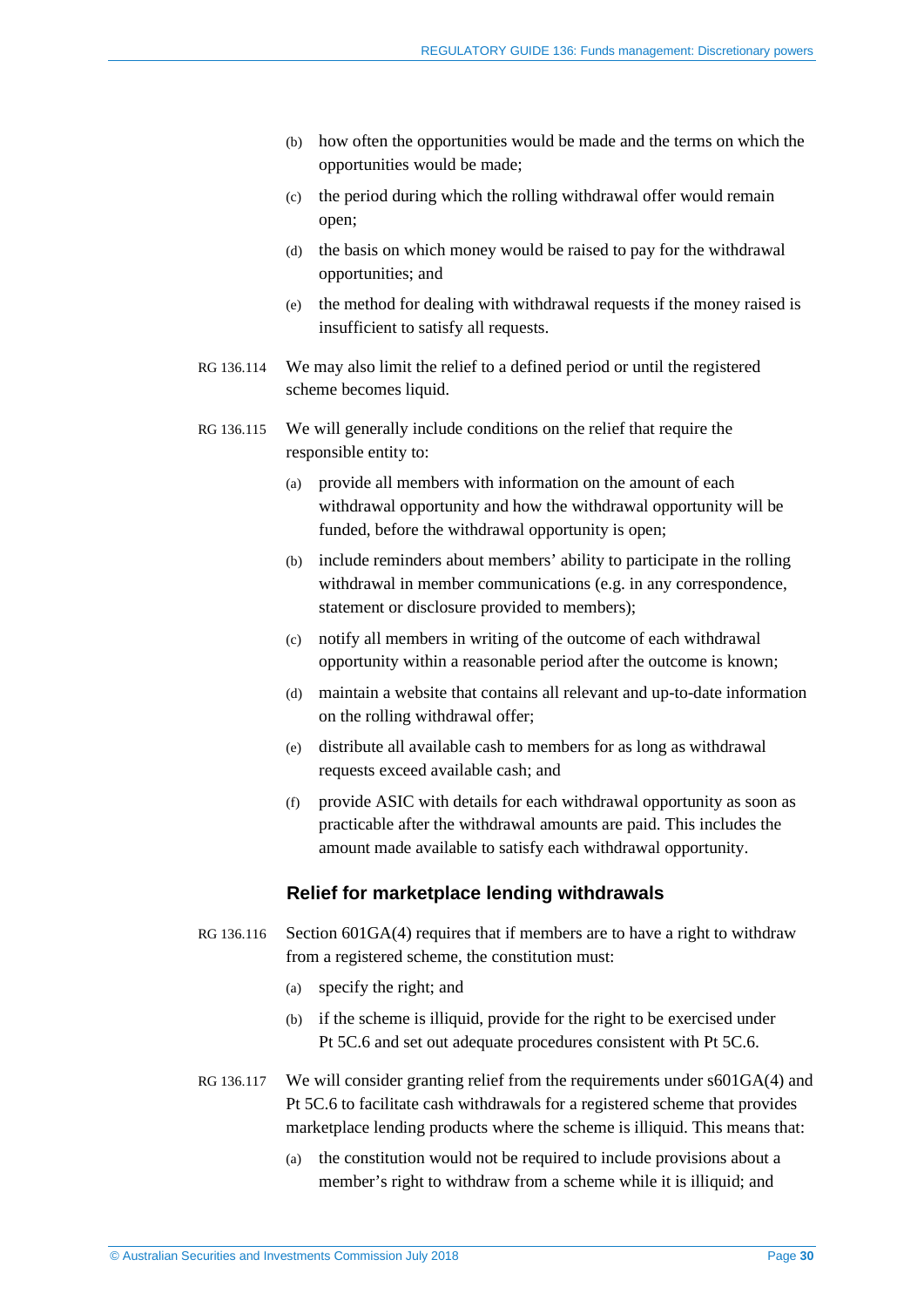- (b) a withdrawal offer that complies with Pt 5C.6 would not need to be given to members who exercise their right to withdraw their cash.
- RG 136.118 Factors we may consider when deciding whether to grant relief include:
	- (a) whether the policy rationale for fair and equal access to liquidity behind the withdrawal provisions in Pt 5C.6 is compromised, having regard to the impact on a particular member and the impact on the other members. When we consider whether the policy rationale is compromised, we will generally consider whether the member has access to information on their available cash balance and the withdrawal process. When we consider the impact on other members, we will generally consider whether each member's interests comprise a separate class and are segregated from other members' investments;
	- (b) whether the requirements under Pt 5C.6 would be relevant or necessary for a withdrawal of a cash component of a member's interest. This takes into account the commercial structure of the registered scheme and whether cash is funding any withdrawal; and
	- (c) whether the relief would provide members with a choice to withdraw their money in a timely manner, rather than having it remain invested in the registered scheme.
- <span id="page-30-0"></span>RG 136.119 If relief is granted, we will generally include conditions on the relief that require the responsible entity to:
	- (a) specify the procedures for withdrawal of the cash component in the registered scheme's constitution;
	- (b) disclose the following in the Product Disclosure Statement (PDS) and on the relevant online platform:
		- (i) the withdrawal procedures; and
		- (ii) prominent disclosure of any restrictions on the withdrawal right for example:
			- (A) any money invested in a loan cannot be withdrawn during the term of the loan; or
			- (B) if a request exceeds any available balance, that a member can only withdraw up to that available balance;
	- (c) remind members about their standing arrangement (if any) and how this may be amended upon completion of a member's withdrawal request;
	- (d) confirm to a member in writing how long it takes for a withdrawal request to be processed following a member's request; and
	- (e) determine that satisfaction of a member's withdrawal request will not affect the assets of another member's portfolio.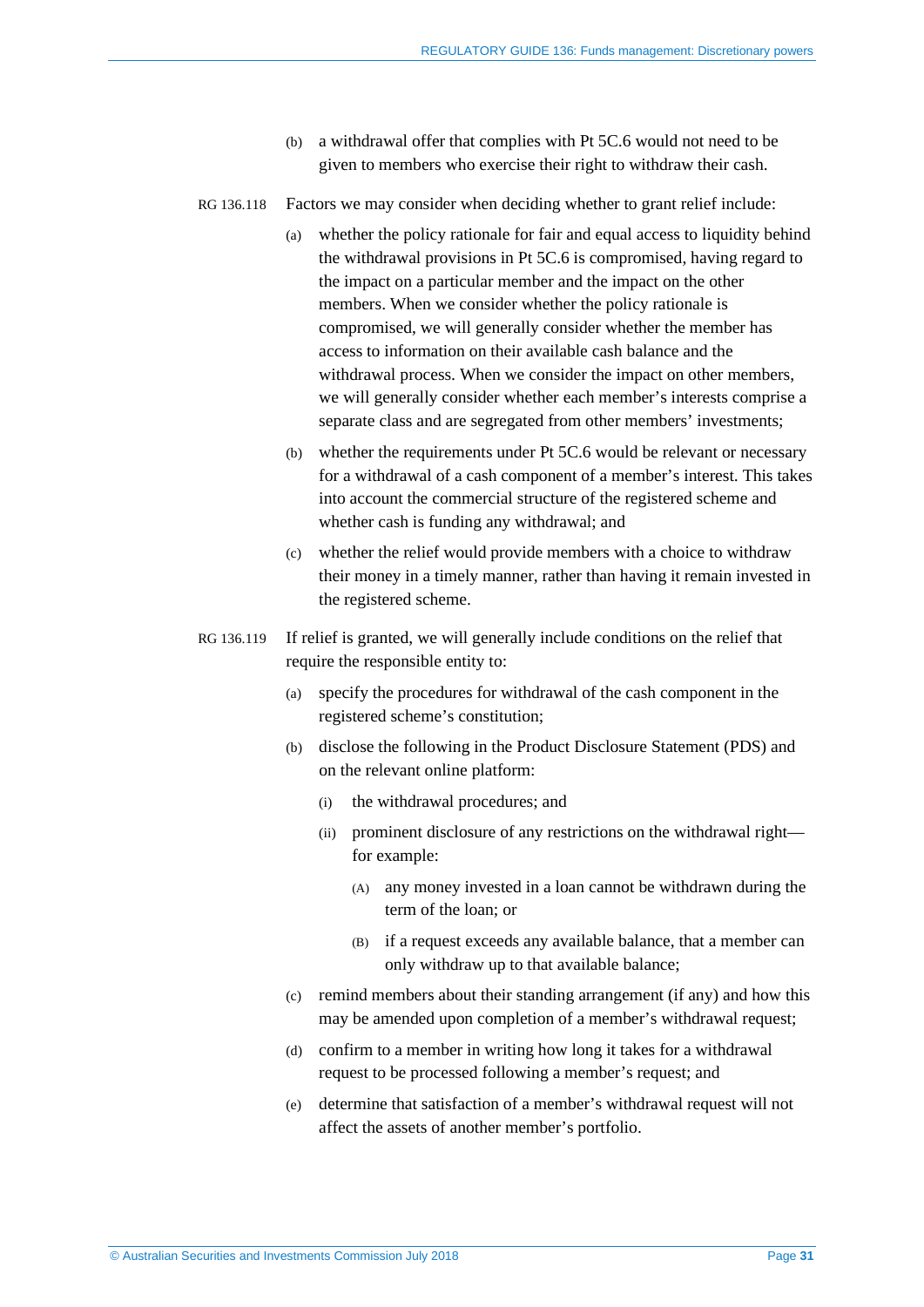## <span id="page-31-1"></span><span id="page-31-0"></span>**Deregistration of a registered scheme**

- RG 136.120 Under  $s601PA(1)$ , the responsible entity of a registered scheme may lodge an application for voluntary deregistration of the scheme with ASIC only if:
	- (a) the scheme:
		- (i) has 20 or less members and all the members agree that the scheme should be deregistered; and
		- (ii) is not required to be registered by  $s601ED(1)(b)$  or (c);
	- (b) the scheme is not required to be registered and all the members agree that the scheme should be deregistered—because of s601ED(2); or
	- (c) the scheme is not a managed investment scheme.
- <span id="page-31-2"></span>RG 136.121 On an application by an Australian passport fund operator, ASIC must deregister the Australian passport fund as a registered scheme when:
	- (a) the fund satisfies one of the criteria in RG  $136.120(a)$ –RG  $136.120(c)$ ;
	- (b) there are no members of the fund who became members (whether in this jurisdiction or any host economy) after the fund became an Australian passport fund; and
	- (c) there are no members of the fund who became members (whether in this jurisdiction or any host economy) on the expectation that the fund would become an Australian passport fund (see s601PBB(3)).
- RG 136.122 We have granted relief to allow a responsible entity to lodge an application to deregister a scheme where all the members:
	- (a) agree that the scheme should be deregistered;
	- (b) were wholesale clients at the time they acquired (by way of issue or transfer) their interest in the scheme;
	- (c) are wholesale clients at the time an application for deregistration is lodged; and
	- (d) are each a body corporate.
- RG 136.123 We may grant this relief because s601PA(2) does not appear to address the circumstances where retail client members of a registered scheme have exited and the registered scheme becomes a scheme with only wholesale client members. The provisions of Ch 5C are directed to retail client protection. In our view, granting relief in circumstances where all of the members of the scheme are wholesale clients will not compromise retail client protection.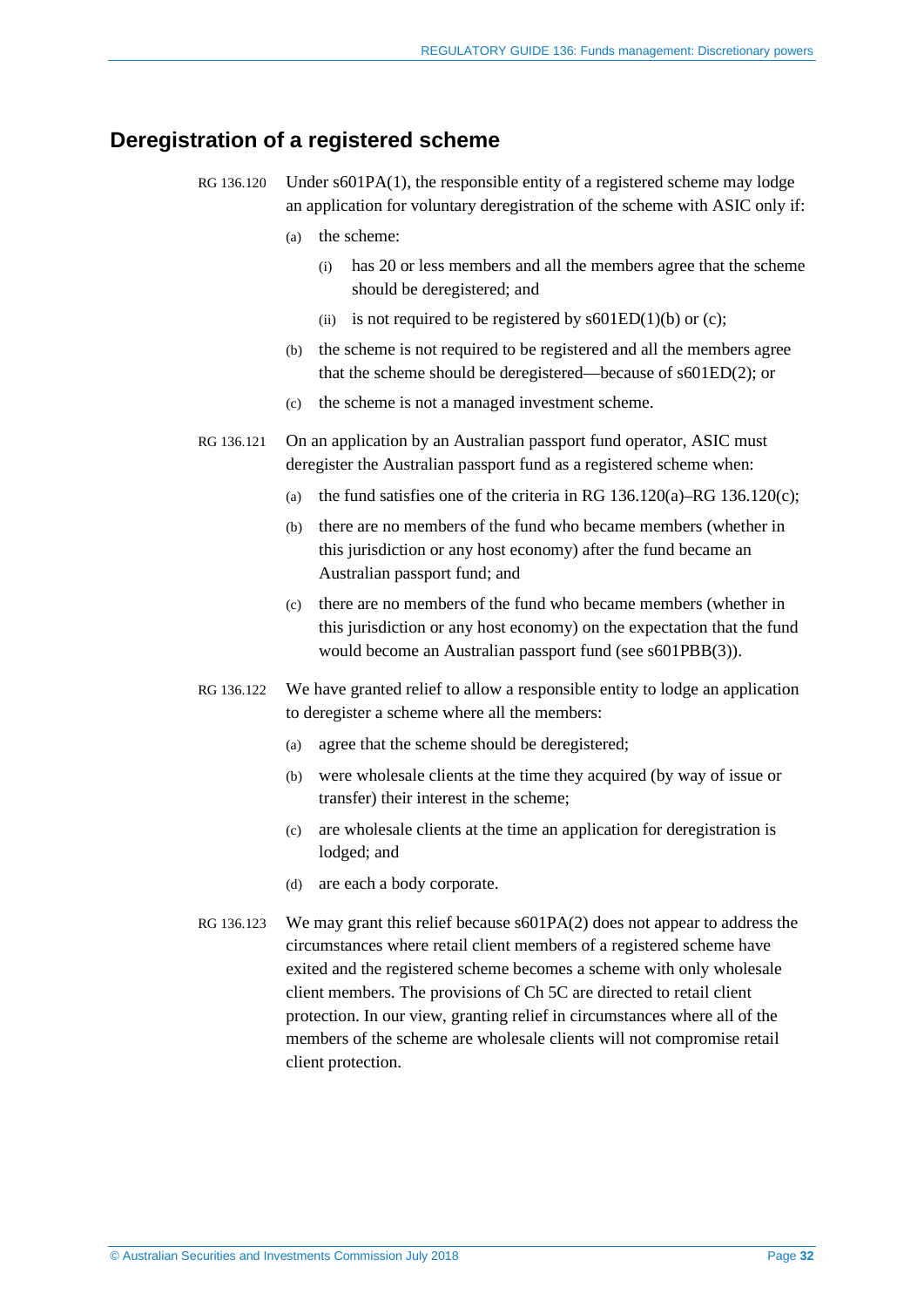## <span id="page-32-0"></span>**D Closely related schemes**

#### **Key points**

This section explains when we will consider managed investment schemes as closely related so that they should be aggregated in determining if some exemptions for small schemes apply.

## <span id="page-32-1"></span>**Section 601ED determination**

- RG 136.124 Under s601ED(3), we may determine in writing that a number of managed investment schemes are closely related and that each of them has to be registered at any time when the total number of members of all of the schemes exceeds 20.
- RG 136.125 We will consider making a determination under s601ED(3) when:
	- (a) the managed investment schemes are promoted by different persons but the circumstances and the similar nature of the schemes indicate that the promoters are likely to be associated;
	- (b) the businesses or activities of the managed investment schemes are similar, the schemes form part of a systematic promotion and there is doubt about whether the schemes fit within  $s601ED(1)(a)$  or (b). This doubt may arise because:
		- (i) the interests being offered relate to separate pools or common enterprises and might not all be part of one scheme; or
		- (ii) the schemes might not have been promoted as a business; or
	- (c) the managed investment schemes are:
		- (i) so similar that the one PDS might reasonably relate to offers of interests in the schemes; and
		- (ii) structured as separate schemes so that the offers do not require a PDS to be given, because no more than 20 issues are made in 12 months for each scheme and s1012E applies.
- RG 136.126 In our view, s601ED(3) is an anti-avoidance mechanism. It prevents promoters avoiding the registration requirement by structuring their offers as separate managed investment schemes with each having no more than 20 members, but, which, in aggregate, have more than 20 members. We consider it also allows us to prevent promoters from relying inappropriately on the exclusion in s1012E for schemes that issue interests to no more than 20 members in 12 months raising up to A\$2 million, by calculating the 20 issues separately for each separate but related scheme.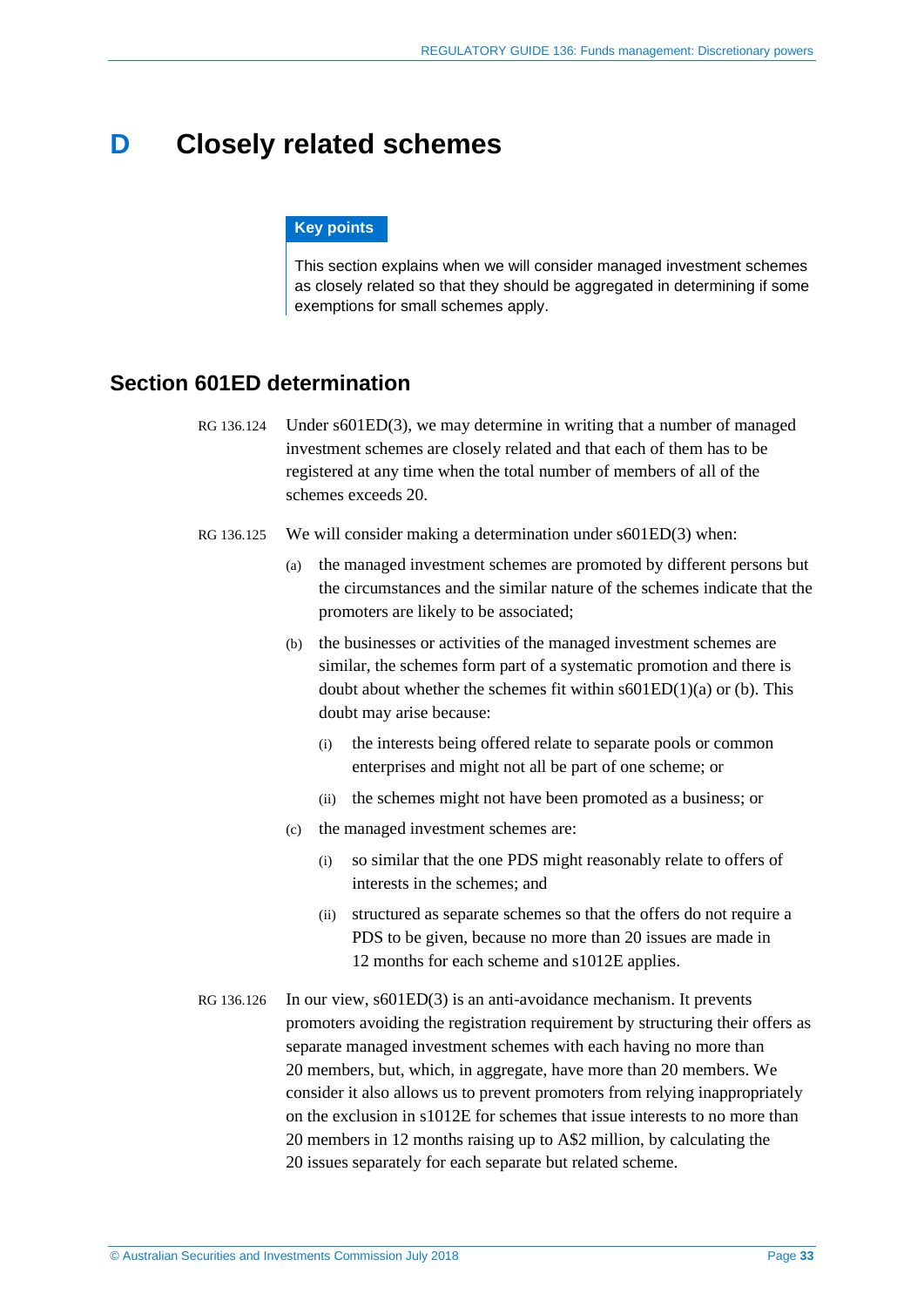- RG 136.127 A managed investment scheme must also be registered if it is promoted by a person who is in the business of, or whose associate is in the business of, promoting managed investment schemes: see s601ED(1)(b). We can determine that schemes are closely related and can require schemes to be registered when their total membership is over 20: see s601ED(1)(c) and 601ED(3).
- RG 136.128 We may make a determination under  $s601ED(1)(c)$  to:
	- (a) prevent avoidance by separate promoters offering similar schemes;
	- (b) provide certainty when there are questions as to whether  $s601ED(1)(a)$ or (b) apply because it is not clear if:
		- (i) closely related common enterprises or pools may form part of one scheme; or
		- (ii) the promoters are in the business of promoting schemes; or
	- (c) prevent use of the exclusion in s1012E for schemes that issue interests to no more than 20 members in 12 months raising up to A\$2 million, when it is inappropriate. We think it is inappropriate to rely on that exclusion if the one PDS could cover the relevant schemes in a costeffective way, but schemes have been established separately for avoidance purposes. We will infer avoidance purposes unless a reasonable alternative explanation is provided to us.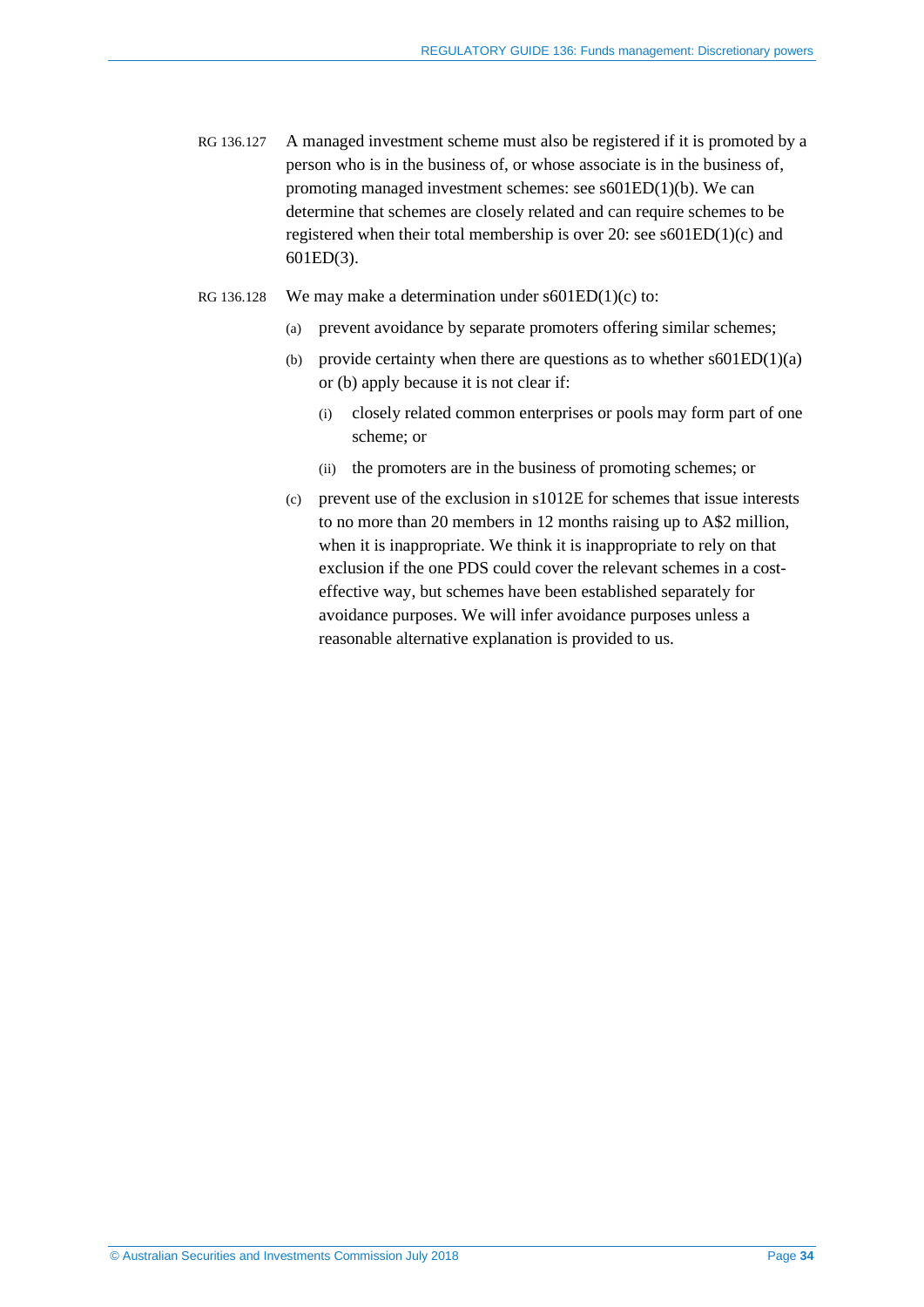# <span id="page-34-0"></span>**Key terms**

| <b>Term</b>                            | <b>Meaning in this document</b>                                                                                                                                                                                                          |
|----------------------------------------|------------------------------------------------------------------------------------------------------------------------------------------------------------------------------------------------------------------------------------------|
| Asia Region Funds<br>Passport          | An agreement between economies in the Asia region that<br>allows passport funds established and regulated in one<br>participating economy to offer interests to investors in<br>another participating economy                            |
| Asia Region Funds<br>Passport Register | An ASIC register that will include prescribed details of<br>Australian passport funds, notified foreign passport funds,<br>deregistered Australian passport funds and funds that<br>have been removed as notified foreign passport funds |
| <b>ASIC</b>                            | Australian Securities and Investments Commission                                                                                                                                                                                         |
| Australian passport<br>fund            | A registered scheme that is also registered as a passport<br>fund under Pt 8A.3 of the Corporations Act                                                                                                                                  |
| Australian Passport<br><b>Rules</b>    | Annex 3 to the Memorandum of Cooperation as<br>incorporated by legislative instrument into Australian law<br>under s1211 and 1211A of the Corporations Act                                                                               |
| Ch 5C (for example)                    | A chapter of the Corporations Act (in this example<br>numbered 5C), unless otherwise specified                                                                                                                                           |
| <b>Corporations Act</b>                | Corporations Act 2001, including regulations made for the<br>purposes of that Act                                                                                                                                                        |
| Div 2 (for example)                    | A division of the Corporations Act (in this example<br>numbered 2), unless otherwise specified                                                                                                                                           |
| foreign passport fund                  | A passport fund with a home economy other than Australia                                                                                                                                                                                 |
| home economy                           | The participating economy in which a passport fund is<br>first registered, approved or authorised as a regulated<br>collective investment scheme                                                                                         |
| home regulator                         | The passport regulator in a passport fund's home economy                                                                                                                                                                                 |
| host economy                           | A participating economy that is not the passport fund's<br>home economy and either:                                                                                                                                                      |
|                                        | • permits the fund to offer interests in the fund in that<br>economy under the Asia Region Funds Passport; or                                                                                                                            |
|                                        | • has accepted an application from the fund to offer<br>interests in the fund in that economy under the Asia<br>Region Funds Passport (but not to register the fund as<br>a passport fund in that economy)                               |
| host regulator                         | The passport regulator in a passport fund's host economy                                                                                                                                                                                 |
| <b>IDPS</b>                            | An investor directed portfolio service as defined in Class<br>Order [CO 13/763] Investor directed portfolio services or<br>any instrument that amends or replaces that class order                                                       |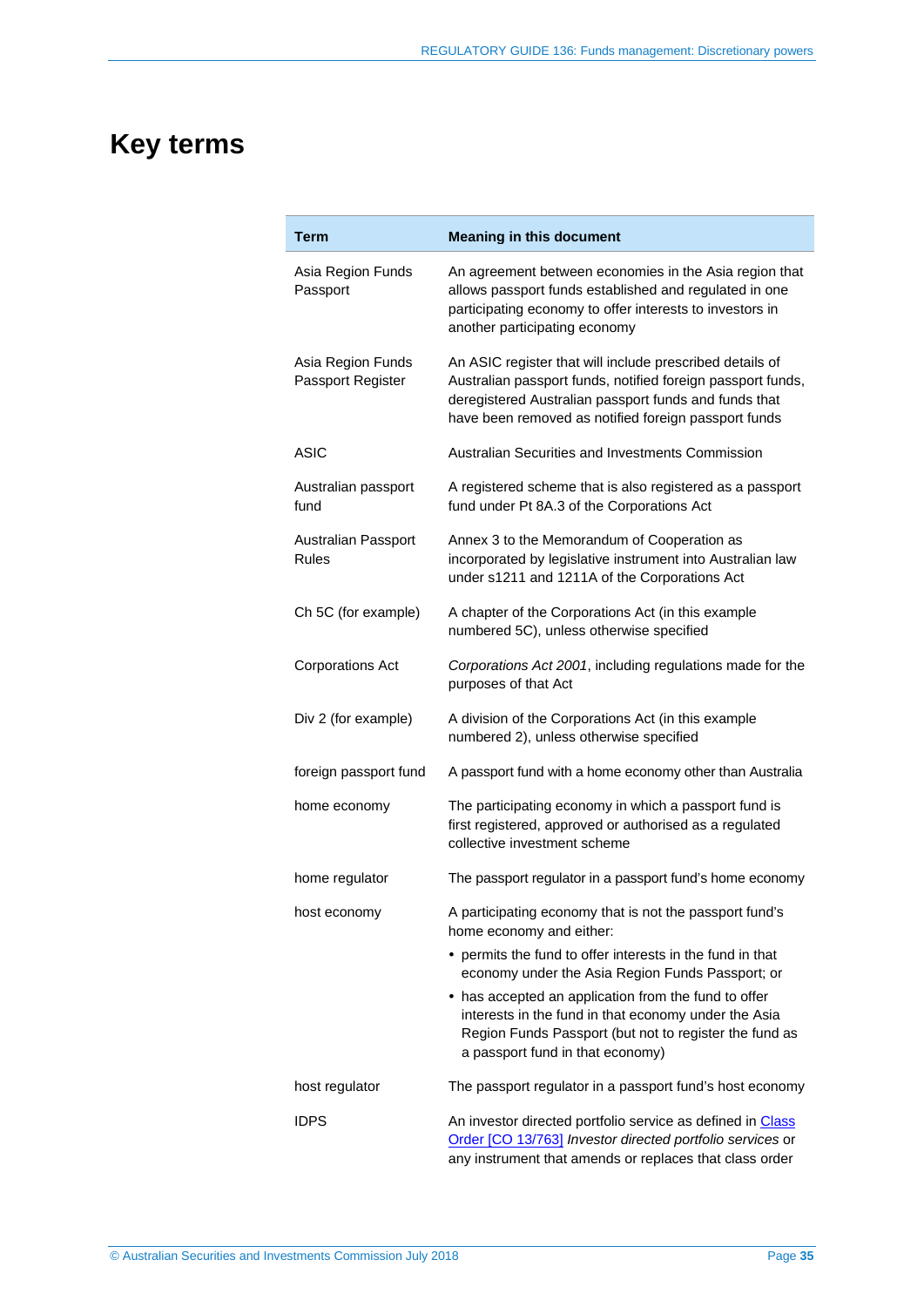| <b>Term</b>                       | <b>Meaning in this document</b>                                                                                                                                                                                                                                                              |  |  |  |
|-----------------------------------|----------------------------------------------------------------------------------------------------------------------------------------------------------------------------------------------------------------------------------------------------------------------------------------------|--|--|--|
| <b>IDPS Guide</b>                 | A document provided by an IDPS operator instead of a<br>PDS to help retail clients decide whether they should use<br>the IDPS                                                                                                                                                                |  |  |  |
| <b>IDPS-like scheme</b>           | An investor directed portfolio services-like scheme as<br>defined in Class Order [CO 13/762] Investor directed<br>portfolio services provided through a registered scheme, or<br>any instrument that amends or replaces that class order                                                     |  |  |  |
| INFO 249 (for<br>example)         | An ASIC information sheet (in this example numbered 249)                                                                                                                                                                                                                                     |  |  |  |
| managed investment<br>scheme      | Has the meaning given in s9 of the Corporations Act                                                                                                                                                                                                                                          |  |  |  |
| member                            | A member of a registered scheme                                                                                                                                                                                                                                                              |  |  |  |
| Memorandum of<br>Cooperation      | The <b>Memorandum of Cooperation on the Establishment</b><br>and Implementation of the Asia Region Funds Passport                                                                                                                                                                            |  |  |  |
| notified foreign<br>passport fund | A foreign passport fund that has become a notified<br>foreign passport fund under s1213C of the Corporations<br>Act.                                                                                                                                                                         |  |  |  |
| participating economy             | An economy that is a participant under the Memorandum<br>of Cooperation (while it is in effect) and has:<br>• advised the Asia Region Funds Passport Joint<br>Committee that it has implemented the Asia Region<br>Funds Passport; and<br>• not withdrawn from the Memorandum of Cooperation |  |  |  |
| passport fund                     | A regulated collective investment scheme, or sub-fund of<br>a regulated collective investment scheme, registered as a<br>passport fund in a participating economy                                                                                                                            |  |  |  |
|                                   | Note: Some regulated collective investment schemes, or sub-<br>funds of regulated collective investment schemes, that have<br>been deregistered as passport funds remain subject to<br>obligations as if they were still a passport fund.                                                    |  |  |  |
| passport fund<br>operator         | An entity that operates a passport fund                                                                                                                                                                                                                                                      |  |  |  |
| passport regulator                | The entity that regulates passport funds in a participating<br>economy                                                                                                                                                                                                                       |  |  |  |
|                                   | Note: See also the definition of 'passport regulator' in the<br>Passport Rules.                                                                                                                                                                                                              |  |  |  |
| <b>Passport Rules</b>             | The requirements in Annex 3 to the Memorandum of<br>Cooperation, as incorporated into the domestic law of a<br>participating economy                                                                                                                                                         |  |  |  |
| <b>PDS</b>                        | A Product Disclosure Statement—a document that must<br>be given to a retail client for the offer or issue of a<br>financial product in accordance with Div 2 of Pt 7.9 of the<br>Corporations Act<br>Note: See s761A for the exact definition.                                               |  |  |  |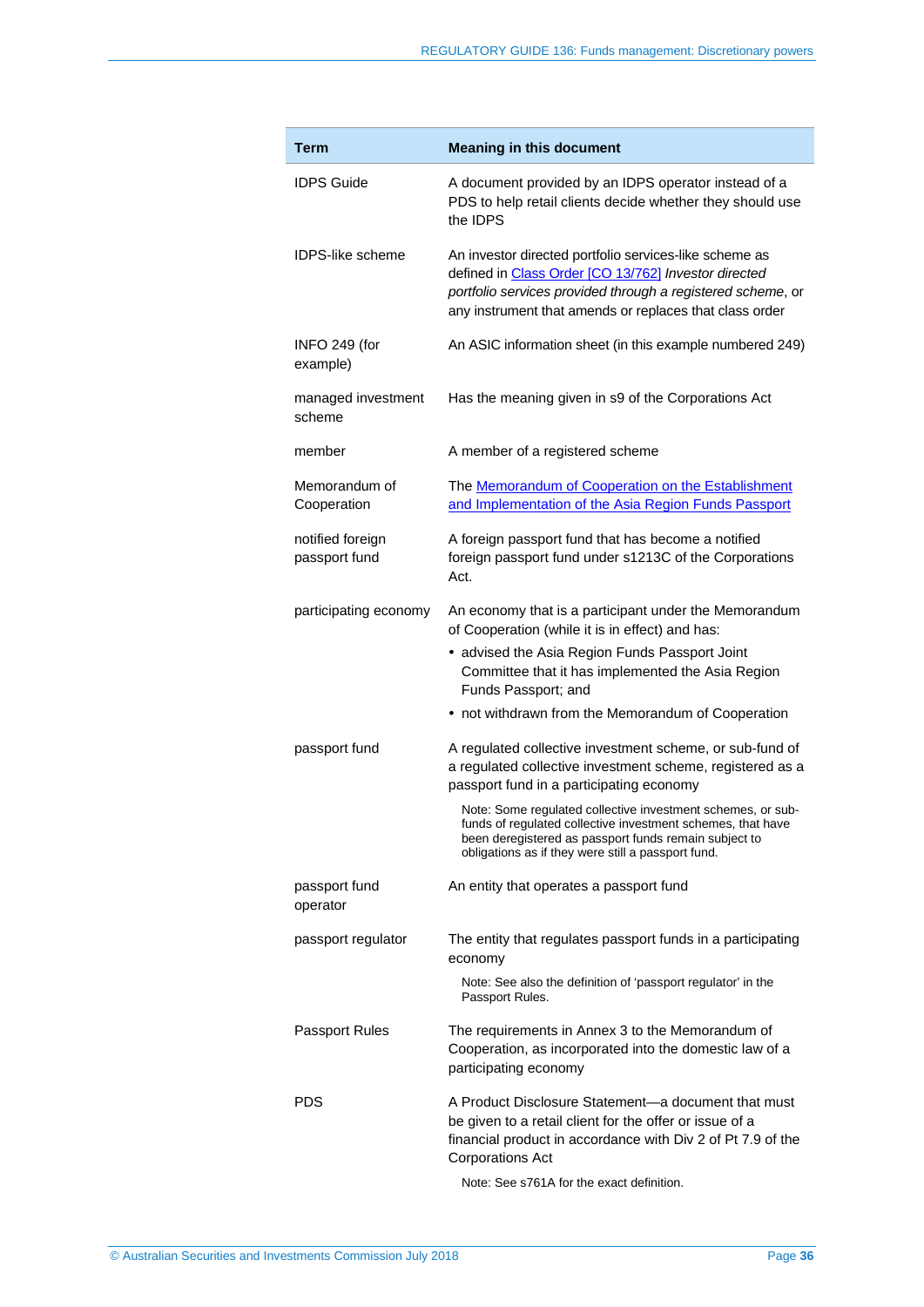| <b>Term</b>                               | <b>Meaning in this document</b>                                                                                                                                                                                                                                                            |  |  |
|-------------------------------------------|--------------------------------------------------------------------------------------------------------------------------------------------------------------------------------------------------------------------------------------------------------------------------------------------|--|--|
| platform                                  | An investor directed portfolio service (IDPS) and IDPS-<br>like scheme                                                                                                                                                                                                                     |  |  |
|                                           | Note: This term does not extend to nominee and custody<br>services, superannuation master trusts or other<br>superannuation funds, self-managed superannuation funds, or<br>managed discretionary accounts, as defined in Regulatory<br>Guide 179 Managed discretionary accounts (RG 179). |  |  |
| Pt 5C.6 (for example)                     | A part of the Corporations Act (in this example numbered<br>5C.6), unless otherwise specified                                                                                                                                                                                              |  |  |
| registered scheme                         | A managed investment scheme that is registered under<br>s601EB of the Corporations Act                                                                                                                                                                                                     |  |  |
| regulated collective<br>investment scheme | A regulated collective investment scheme as defined by<br>the Passport Rules for a participating economy                                                                                                                                                                                   |  |  |
| responsible entity                        | A responsible entity of a registered scheme as defined in<br>s9 of the Corporations Act                                                                                                                                                                                                    |  |  |
| responsible Minister                      | The Australian Minister responsible for the Asia Region<br><b>Funds Passport</b>                                                                                                                                                                                                           |  |  |
| retail client                             | A client as defined in s761G of the Corporations Act and<br>Div 2 of Pt 7.1 of the Corporations Regulations                                                                                                                                                                                |  |  |
| RG 51 (for example)                       | An ASIC regulatory guide (in this example numbered 51)                                                                                                                                                                                                                                     |  |  |
| s1012E (for example)                      | A section of the Corporations Act (in this example<br>numbered 1012E), unless otherwise specified                                                                                                                                                                                          |  |  |
| wholesale client                          | A client who is not a retail client as defined in s761G of<br>the Corporations Act and Div 2 of Pt 7.1 of the<br><b>Corporations Regulations</b>                                                                                                                                           |  |  |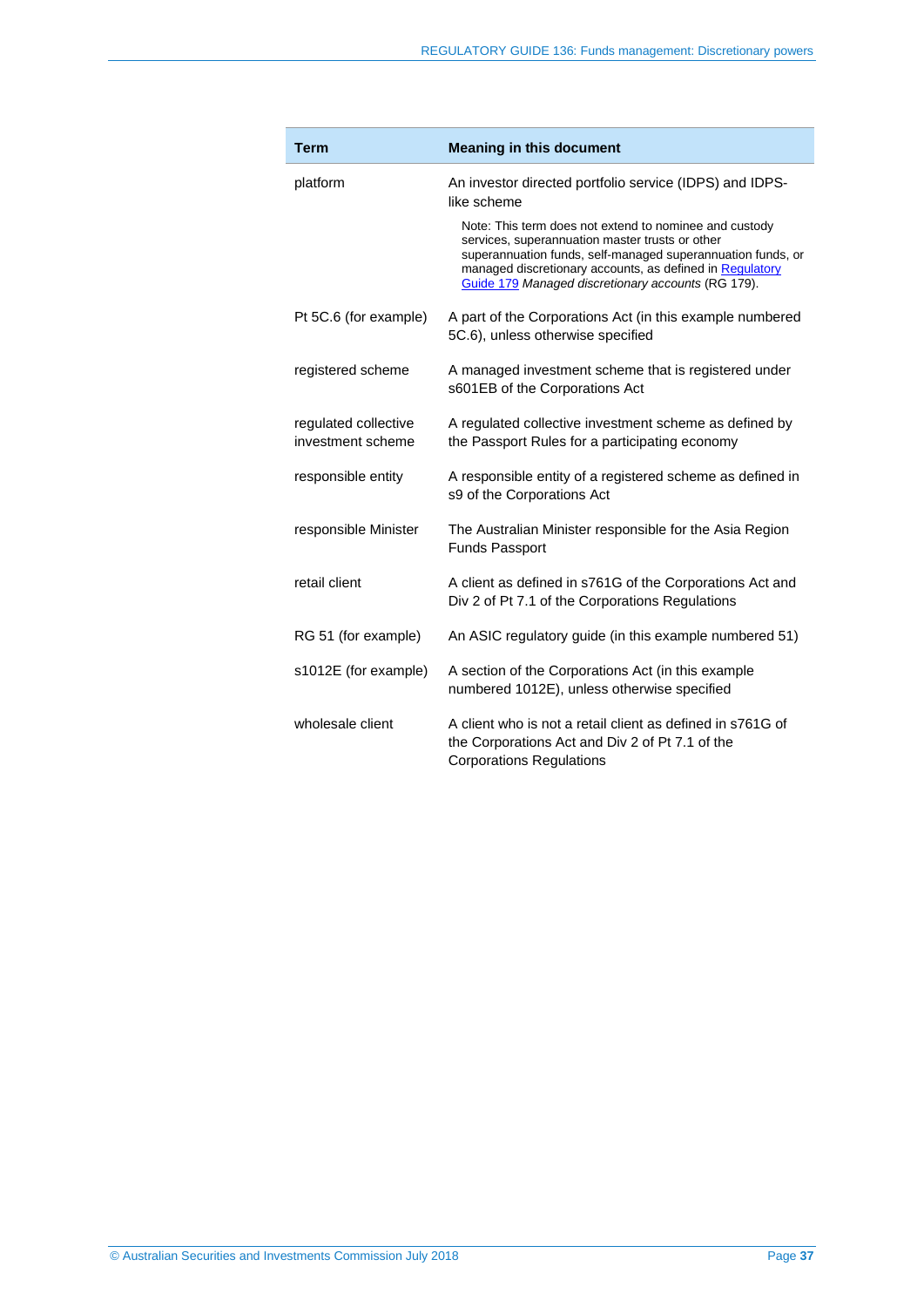## <span id="page-37-0"></span>**Related information**

#### **Headnotes**

application for relief, Asia Region Funds Passport, Australian passport fund, Australian Passport Rules, closely related schemes, compliance committee, compliance plan, deregistration, discretionary powers, exemption, frozen fund, hardship, managed investment scheme, members, modification, operator, registered scheme, relief, responsible entity, stapled securities, withdrawal arrangements

#### **Legislative instruments**

[ASIC Corporations \(Hardship Withdrawals Relief\) Instrument 2020/778](https://asic.gov.au/regulatory-resources/find-a-document/legislative-instruments/2020-legislative-instruments/#LI2020-778)

[\[CO 13/762\]](https://www.legislation.gov.au/Details/F2017C00930) *Investor directed portfolio services provided through a registered scheme*

[\[CO 13/763\]](https://www.legislation.gov.au/Details/F2018C00827) *Investor directed portfolio services*

### **Regulatory guides**

[RG 43](http://www.asic.gov.au/regulatory-resources/find-a-document/regulatory-guides/rg-43-financial-reports-and-audit-relief/) *Financial reports and audit relief*

[RG 49](http://www.asic.gov.au/regulatory-resources/find-a-document/regulatory-guides/rg-49-employee-incentive-schemes/) *Employee incentive schemes*

[RG 51](http://www.asic.gov.au/regulatory-resources/find-a-document/regulatory-guides/rg-51-applications-for-relief/) *Applications for relief*

[RG 76](http://www.asic.gov.au/regulatory-resources/find-a-document/regulatory-guides/rg-76-related-party-transactions/) *Related party transactions*

[RG 80](http://www.asic.gov.au/regulatory-resources/find-a-document/regulatory-guides/rg-80-managed-investment-schemes-interests-not-for-money/) *Managed investment schemes: Interests not for money*

[RG 87](http://www.asic.gov.au/regulatory-resources/find-a-document/regulatory-guides/rg-87-charitable-schemes-and-school-enrolment-deposits/) *Charitable schemes and school enrolment deposits*

[RG 91](http://www.asic.gov.au/regulatory-resources/find-a-document/regulatory-guides/rg-91-horse-breeding-schemes-and-horse-racing-syndicates/) *Horse breeding schemes and horse racing syndicates*

[RG 138](https://asic.gov.au/regulatory-resources/find-a-document/regulatory-guides/rg-138-foreign-passport-funds/) *Foreign passport funds*

[RG 140](http://www.asic.gov.au/regulatory-resources/find-a-document/regulatory-guides/rg-140-strata-schemes-and-management-rights-schemes/) *Strata schemes and management rights schemes*

[RG 144](http://www.asic.gov.au/regulatory-resources/find-a-document/regulatory-guides/rg-144-mortgage-investment-schemes/) *Mortgage investment schemes*

[RG 148](http://www.asic.gov.au/regulatory-resources/find-a-document/regulatory-guides/rg-148-platforms-that-are-managed-investment-schemes-and-nominee-and-custody-services/) *Platforms that are managed investment schemes and nominee and custody services*

[RG 160](http://www.asic.gov.au/regulatory-resources/find-a-document/regulatory-guides/rg-160-time-sharing-schemes/) *Time-sharing schemes*

[RG 161](http://www.asic.gov.au/regulatory-resources/find-a-document/regulatory-guides/rg-161-share-and-interest-sale-facilities/) *Share and interest sale facilities*